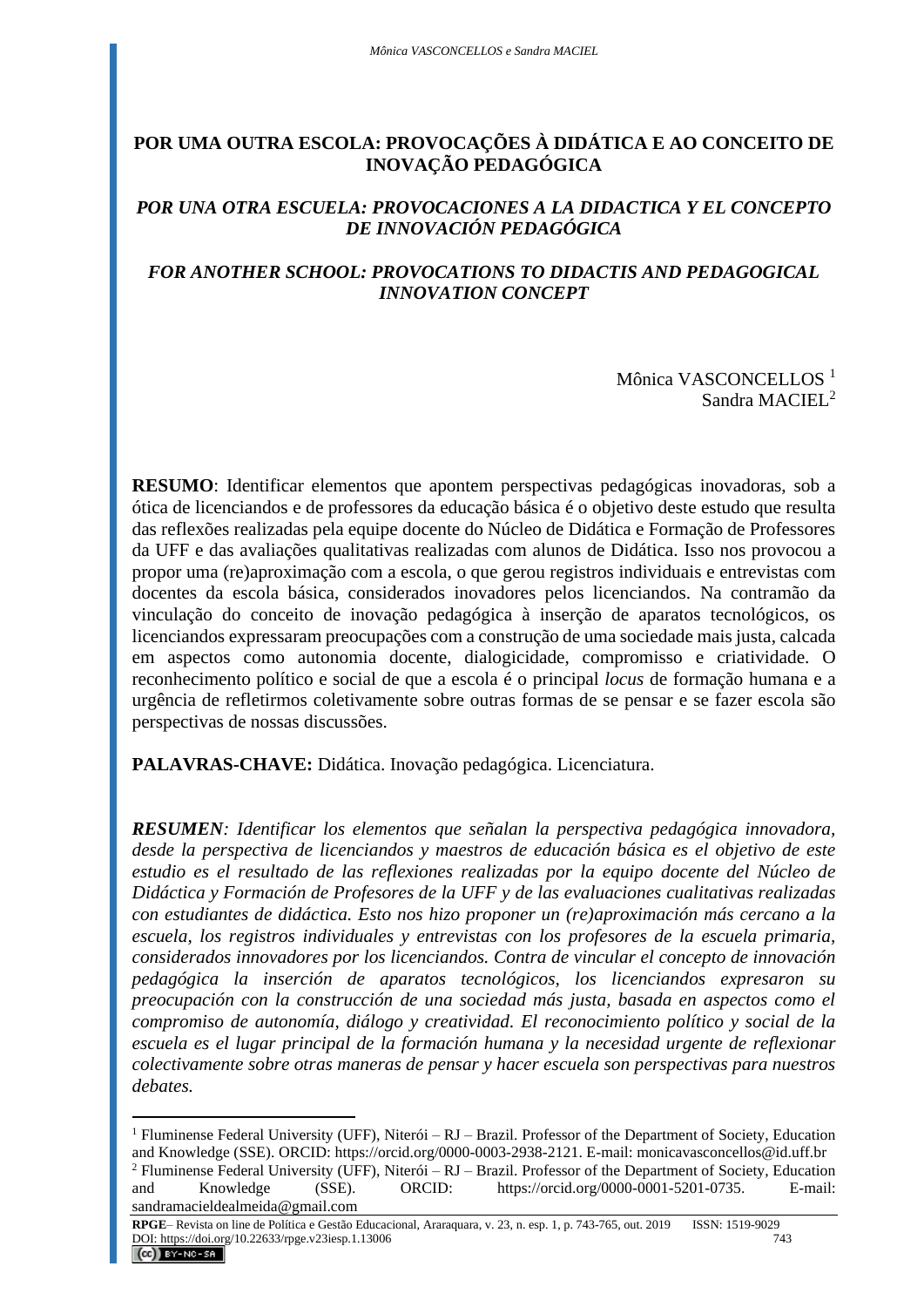#### *PALABRAS CLAVE: Didáctica. Innovación pedagógica. Grado.*

*ABSTRACT: Identifying elements pointing basic education and innovative pedagogical perspectives from undergraduates and teacher's perspective is the aim of this study, resulting in teaching staff reflections by UFF Center for Teaching and Training of Teachers and qualitative evaluations carried out with students of Didactic Discipline. It promoted a (re)approximation with the school, generating individual records and interviews with basic school teachers, considered innovative by the graduates. In contrast to linking the concept of pedagogical innovation to technological apparatuses insertion, the fellow students expressed preoccupations with a fairer society construction, based on aspects such as teaching autonomy, dialogue, commitment and creativity. The political and social school recognition is the main locus of human formation and community, reflecting urgency on other scholar thinking and conducting ways are perspectives of the present discussion.*

*KEYWORDS: Didactics. Pedagogical innovation. Graduation.*

#### **Intermingling theories and methodologies we introduce the discussion**

The formative spaces are scenarios conducive to the potentiation of transgressive attitudes (HERNÁNDEZ, 1998) in view of the volume and content of the relationships established in them, crossed by political and social pressures not always consistent with the demands of students and teachers.

In the university this is no different and the adoption of transgressive practices is an essential element of academic dynamics, whose production of knowledge requires investigative posture in the search for unusual methodologies and answers to questions, often still unsolved. In the case of public universities, besides the mentioned aspects, students, teachers, managers and servants have been living with pressures resulting from the spread of distorted ideas that seek to delegitimize their own history and deny their contributions. Immersed in environments that suffer from the consequences of a sharp budget decrease, the academic community continues to work in precarious infrastructure conditions in which teachers deploy themselves in fulfilling the intense workload while meeting the institutional requirements of the most diverse instances.

In the specific case of undergraduate courses, these factors are added to the serious consequences of fragmented, discontinuous, inconsistent and often incoherent public policies that feed the social discrediting of the teaching profession itself, leading to the dropout of students enrolled in the undergraduate courses, disinterest in its conclusion and abandonment of the profession.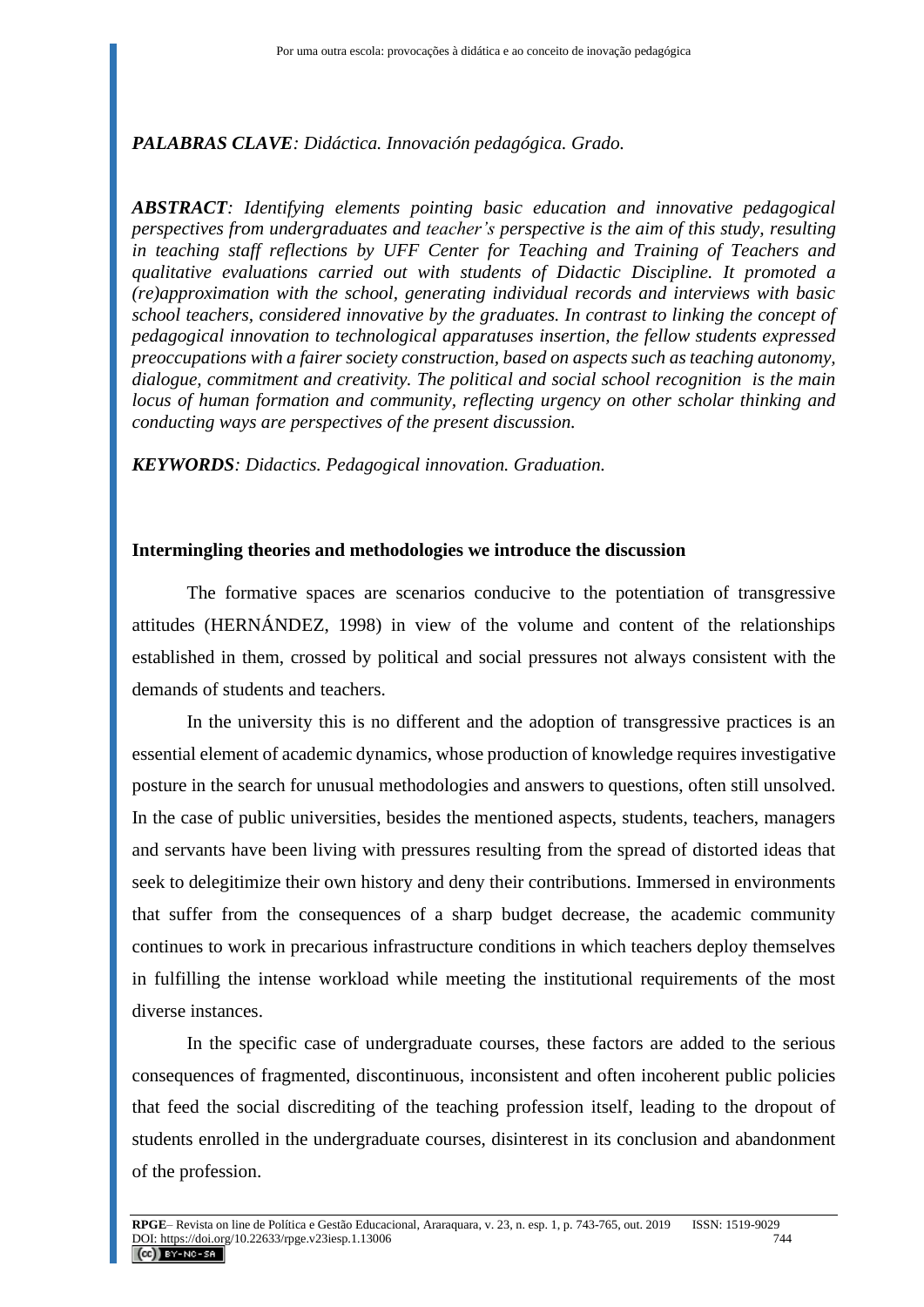The Higher Education Census (BRASIL, 2016) highlights that in 2014, the level of dropout in the Pedagogy course, for example, reached 39%, while courses such as Physics, Chemistry and Mathematics have rates of 57.2%, 52, 3% and 52.6% respectively.

If, on the one hand, such a complex scenario can generate stagnation, on the other, it is conducive to the creation of formative paths that produce ruptures and generate transgressions due to the challenges posed by the political-epistemological nature of the courses themselves, which, in general terms, have a responsibility to train the teachers of basic education of our country.

Driven by this understanding and inspired by field studies (CANDAU, 2012; GATTI, 2013; GAUTHIER, 1998; NÓVOA, 2015, among others), in 2017, teachers of Didactics of the College of Education of the Fluminense Federal University (FEUFF, Portuguese initials) published a text titled Ensino de *Didática: entre ressignificações e possibilidades na FEUFF* (DOMINICK; VASCONCELLOS; ALVES *et al.*, 2017). The text is part of a book called *Ensino de Didática: entre ressignificações e possibilidades*, organized by teachers of the College of Education of the Federal University of Rio de Janeiro (CRUZ; OLIVEIRA; NASCIMENTO, 2017). In him,

> [...] we present the movement that the group of Didactics teachers of the College of Education of the Fluminense Federal University (FEUFF/UFF), Gragoatá campus/Niterói-RJ, has been conducting since 2015, seeking the reorganization of the area from the definition and understanding of its theoretical-practical specificity in the context of our faculty. [...] It is a movement of identification and delineation of the possibilities and limits of Didactics to situate it in the institution and show its importance in teacher education (DOMINICK; VASCONCELLOS; ALVES *et al.*, 2017, p. 49).<sup>3</sup>

Rejecting the idea of Didactics as a field of theories that are uncompromised with the school, with the practices and with the teaching profession and, contrary to the understanding that from their point of view there are teaching techniques that were closed in themselves, in the same period, the set of Teachers of Didactics of FEUFF formed the Center for Didactics and Teacher Training/CNPq. Currently, the Center consists of 10 teachers who work in this area and, every six months, teach classes to about 400 students enrolled in more than 20 undergraduate courses at UFF.

<sup>3</sup> [...] apresentamos o movimento que o grupo de professores de Didática da Faculdade de Educação da Universidade Federal Fluminense (FEUFF/UFF), *campus* Gragoatá/Niterói-RJ, vem realizando desde 2015, buscando a reorganização da área a partir da definição e compreensão de sua especificidade teórico-prática no contexto da nossa faculdade. [...] Trata-se de um movimento de identificação e delineamento das possibilidades e limites da Didática para situá-la na instituição e mostrar a sua importância na formação de professores (DOMINICK; VASCONCELLOS; ALVES *et al*., 2017, p. 49).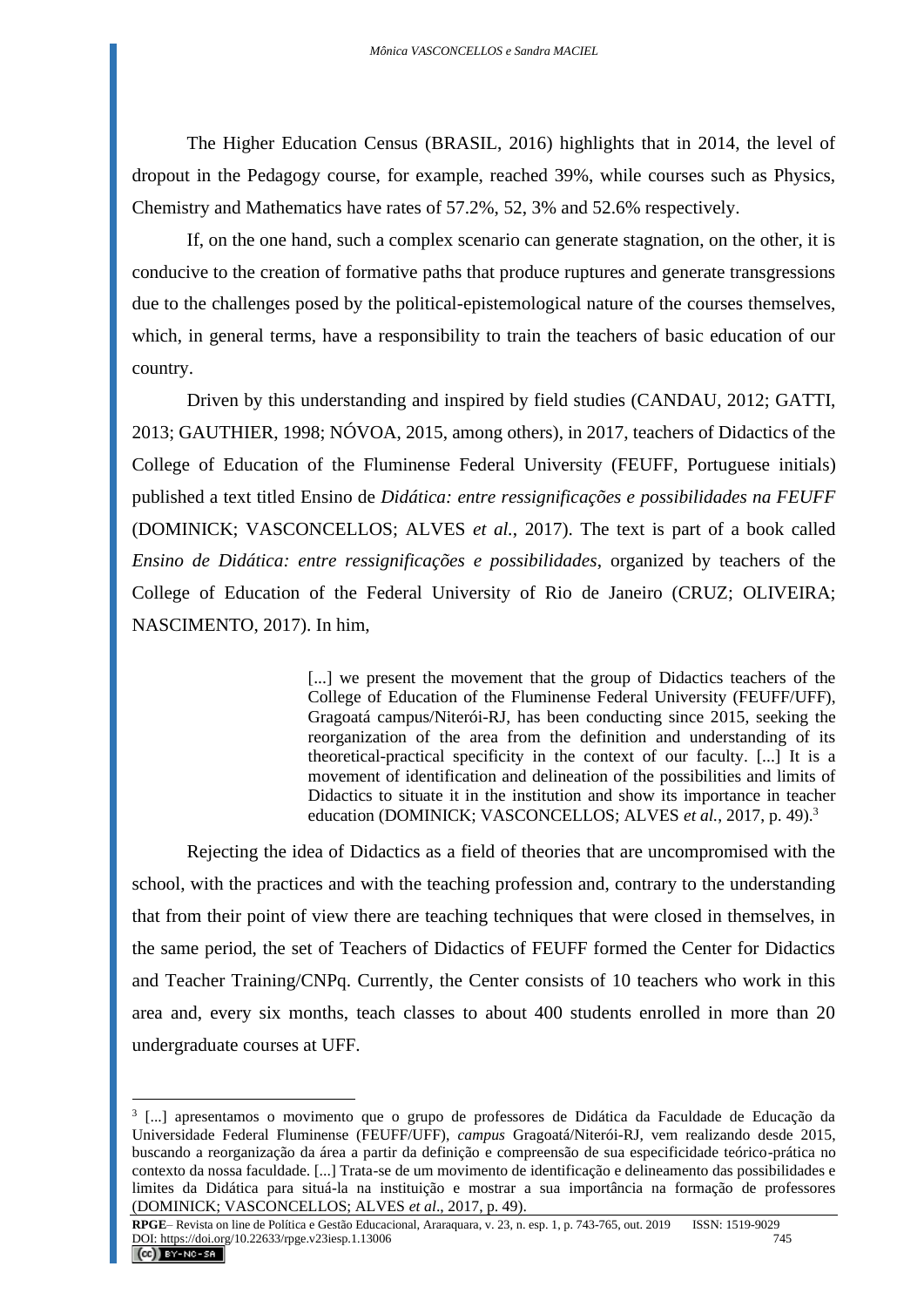Since 2017, members meet monthly to discuss, define and evaluate issues in the area, share the ways they think, organize and implement their classes; exchange information about the theoretical frameworks with which they work, dialogue about the methodological procedures they employ and the forms of assessment they implement. On these occasions, they are willing to listen to criticism and suggestions about their work, talk with their peers about what they think, how they act and how they justify their choices in the light of the contents of the subject menu, which referrals and bibliography are quite distinct.

This dynamic has been rich due to the guarantee of the collective listening space and mutual respect for differences, which has favored the opportunity to know more deeply the kind of work that each teacher implements, as well as the revision of their own practices and inspired the constitution of varied theoretical-methodological perspectives.

It was in one of the meetings organized by the Center that we had the opportunity to exchange information with the other members about the work we have been doing in UFF's undergraduate classes, which focus on understanding the idea that teacher education requires recognition and appreciation of teaching knowledge and professional knowledge (TARDIF, 2014; SCHULMAN, 1987) as foundations of this process. At the time, we had the opportunity to highlight that no less important is the continuous adoption of referrals aligned with democratic principles that contemplate horizontality and affection in relationships; the understanding of school and university as legitimate spaces for knowledge production, teacher training and empowerment of human emancipation.

In our view, to draw attention to this approach is essential because it highlights its opposition to the more conservative models of formation, in which the "[...] class is a space of order, from the organization of classes and students to the recognition that some disciplines are more important than others" (CUNHA, 2016, p. 90).

The qualitative assessments we have conducted with students during and at the end of the course lead us to realize that the adoption of this perspective, to a certain extent, transgresses in different ways when compared to the training processes to which most graduates and their trainers were linked in the course of the schooling period. We consider that by immersing ourselves in this work and being encouraged to reflect and act with it, it is possible that future teachers will become professional learning in tune with the principles listed and thus be inspired to reflect collectively on other ways of think and do school.

At the same time that it moves us, this assumption raises other questions: to what extent has this work contributed to the revision of the conceptions of undergraduates around the idea of school and teacher training? To what extent, the approached content and the adopted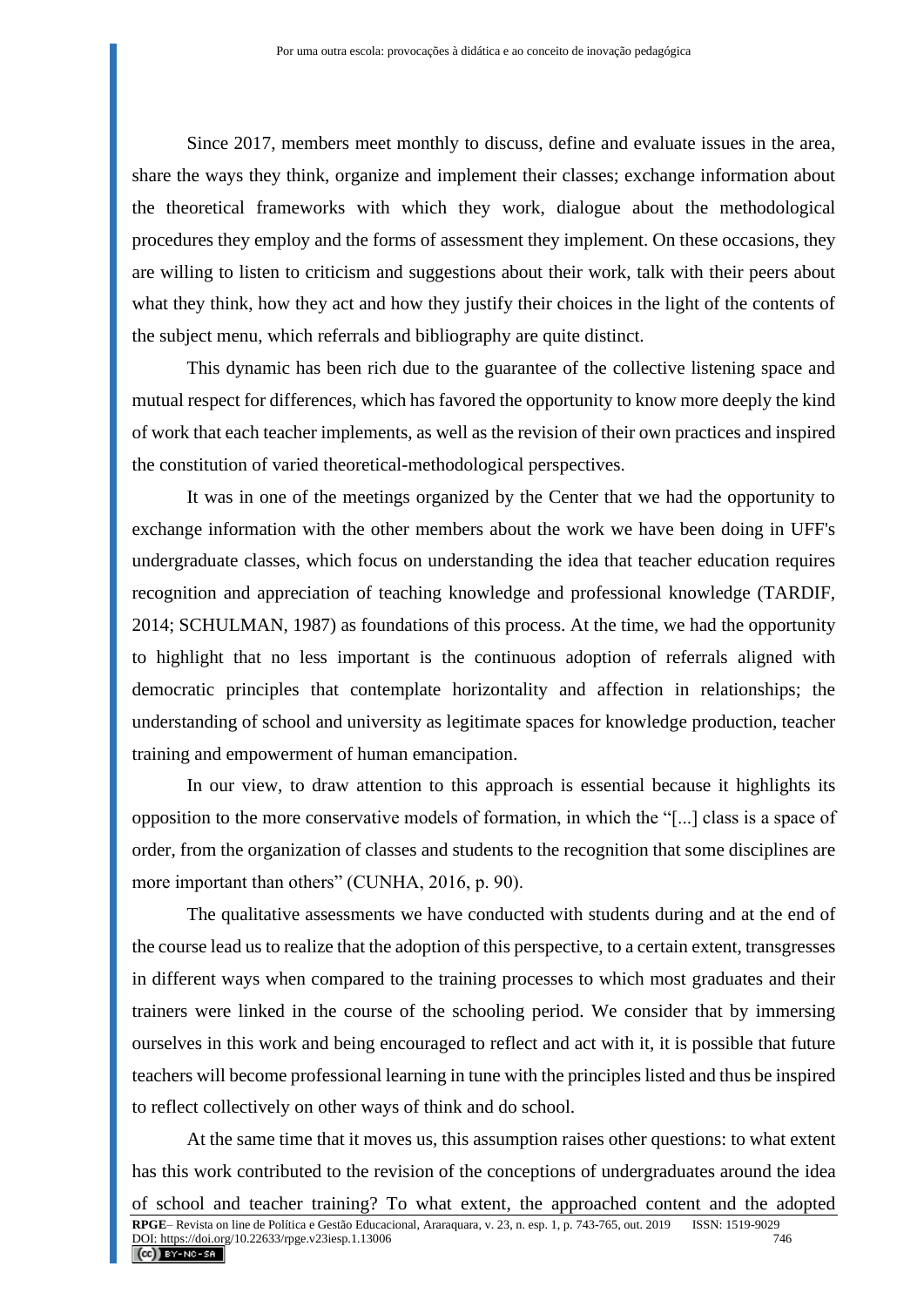approach have favored the constitution of professional knowledge that transgress with conservative approaches? Does transgressing with these approaches mean establishing a rapprochement with the idea of pedagogical innovation?

For the questions asked we do not have strong answers yet, however, we think it is important to make some comments about the concept of pedagogical innovation. This is because, although the production on the subject is not extensive, the little that has spread so far does not clearly express the authors' understanding of the subject, implying that it is a selfexplanatory concept. Also, it is common to find publications that combine pedagogical innovation with digital technologies in teaching and learning processes that occur in the school and/or academic environment.

In opposition to this understanding, the concept of pedagogical innovation with which we are tuned goes beyond the idea that the use of technological apparatus itself represents innovation, since we understand that subjects innovate, especially in relation to their attitudes, and not to objects (VASCONCELLOS; SANTIAGO, 2018). In other words, pedagogical innovation requires

> [...] paradigmatic rupture that requires teachers to reconfigure knowledge and recognize the need to work towards transforming [...] 'restlessness' into emancipatory energy, that is, it is [...] a new way of understanding knowledge [...] [causing] a change in the epistemological basis of pedagogical practice (CUNHA, 2016, p. 8).<sup>4</sup>

To these clarifications we add the recognition of difference as value and the quality of social relations that are built with students as preponderant.

Instigated by this perspective, we organized the discipline and proposed to FEUFF Didactics students to look at the suggested studies and to carry out activities that could provoke them to think of a transgressive or innovative school, as defined by Cunha (2016).

In this article we discuss and problematize two of these activities, articulated with each other, proposed by the two Didactic teachers, authors of this article. They are: 1) (re) approximation with the basic school, followed by collective debate and individual registration; 2) Interview with elementary school teachers, considered innovative by the undergraduates and analysis of the testimonials based on the literature.

<sup>4</sup> [...] ruptura paradigmática que exige dos professores reconfiguração de saberes e reconhecimento da necessidade de trabalhar no sentido de transformar [...] a 'inquietude' em energia emancipatória', ou seja, trata-se de "[...] uma nova forma de compreender o conhecimento [...] [provocando] uma alteração nas bases epistemológicas da prática pedagógica (CUNHA, 2016, p. 8).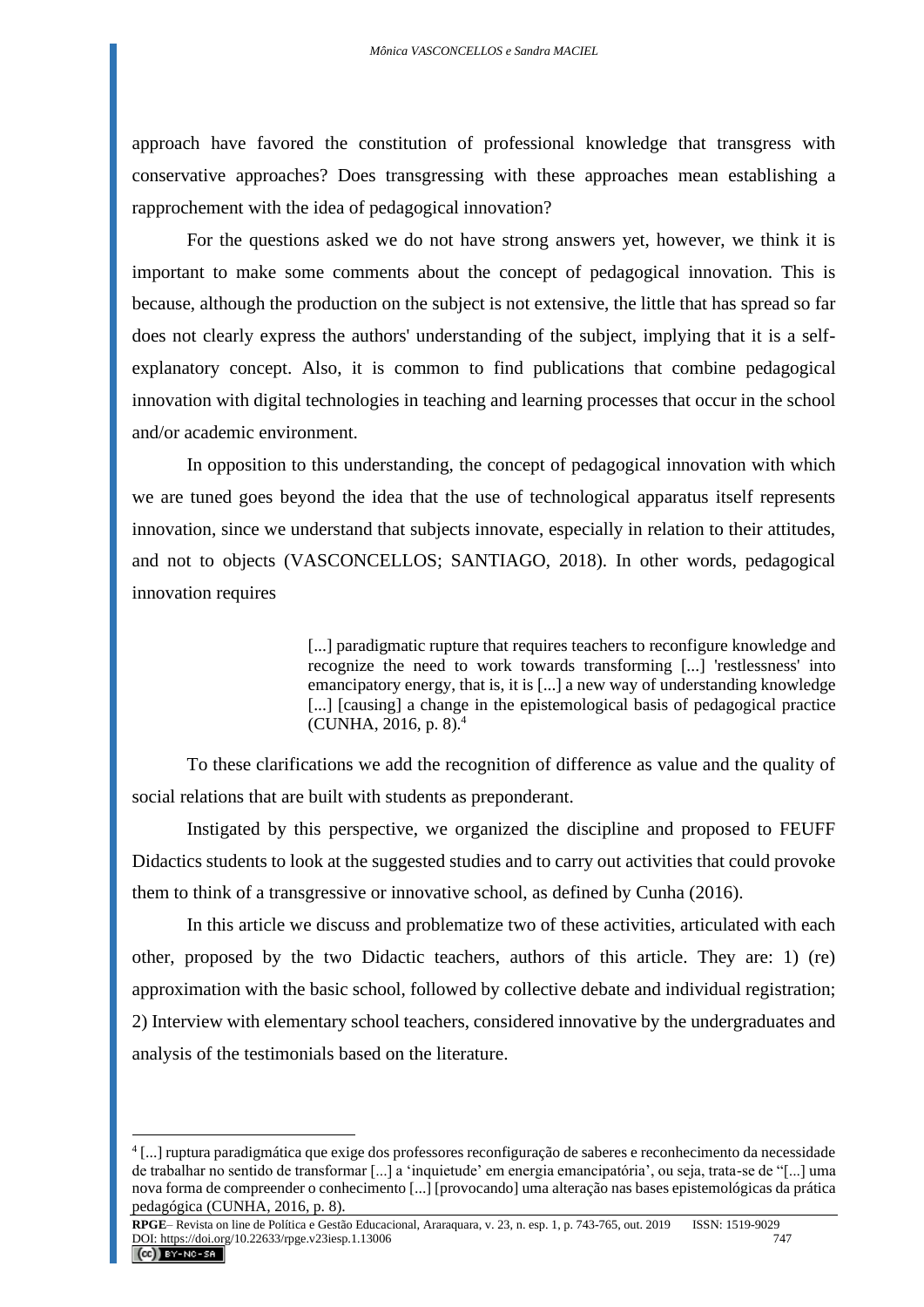It should be clarified that the (re)rapprochement with the school was treated by the two teachers and their 3 respective classes, as a field activity. One of the teachers did not give marks to the completion or elaboration of the records produced by the undergraduates. Even so, the participation of its two classes was complete (55 students), generating, even, the request of more than one cover letter by licensing, due to the intention of some to integrate to more than one school. 28 of these subjects elaborated and delivered the records that, after careful reading, led to the selection of 5 of them caused by the identification of representative aspects of the others. Once this is done, we organize, describe and analyze the information acquired in line with the objective outlined and in line with the contributions of the scholars who make up our theoretical framework.

The other repertoire of data analyzed originates from 13 interviews that third class graduates implemented with teachers from the elementary schools in which the activity took place. The interviews were filmed and edited by the students of the bachelor degree courses, later presented during the classes, followed by debate about the concept of pedagogical innovation, provoked by the interviewees' statements. Among the 13 videos produced and shown in class, we selected excerpts from 5 teachers of elementary school, elementary school and high school, randomly chosen: Maria, Andreia, Richard, Augusto and Adriane.

So, we could review your testimonials, we watched the videos again and dedicated ourselves to transcribing the shared information. It is noteworthy that the students chose teachers that they considered to have an innovative practice, but in their interview, they did not ask the teachers what innovation would be, but asked to talk about their pedagogical practices, the methodologies used, the meaning of teaching for each one. The proposal was for them to conduct open interviews and that, when interviewing, they would listen to what teachers had to say, without inducing answers, but, in fact, to show interest and curiosity for what teachers had to say about their work.

Upon revisiting the interviews, a semester later (May 2019), transcripts of all material were analyzed and categorized. Among the categories that were highlighted in the analysis, Pedagogical Innovation stands out as the macro-theme and the subthemes: listening, dialogicity, creativity and teaching autonomy.

It is based on these two materials - videos with interviews of teachers of basic education and written records of undergraduates - that our research was conducted, based on studies on the development of qualitative research (LÜDKE; ANDRÉ, 2004; MINAYO, 2003). That said,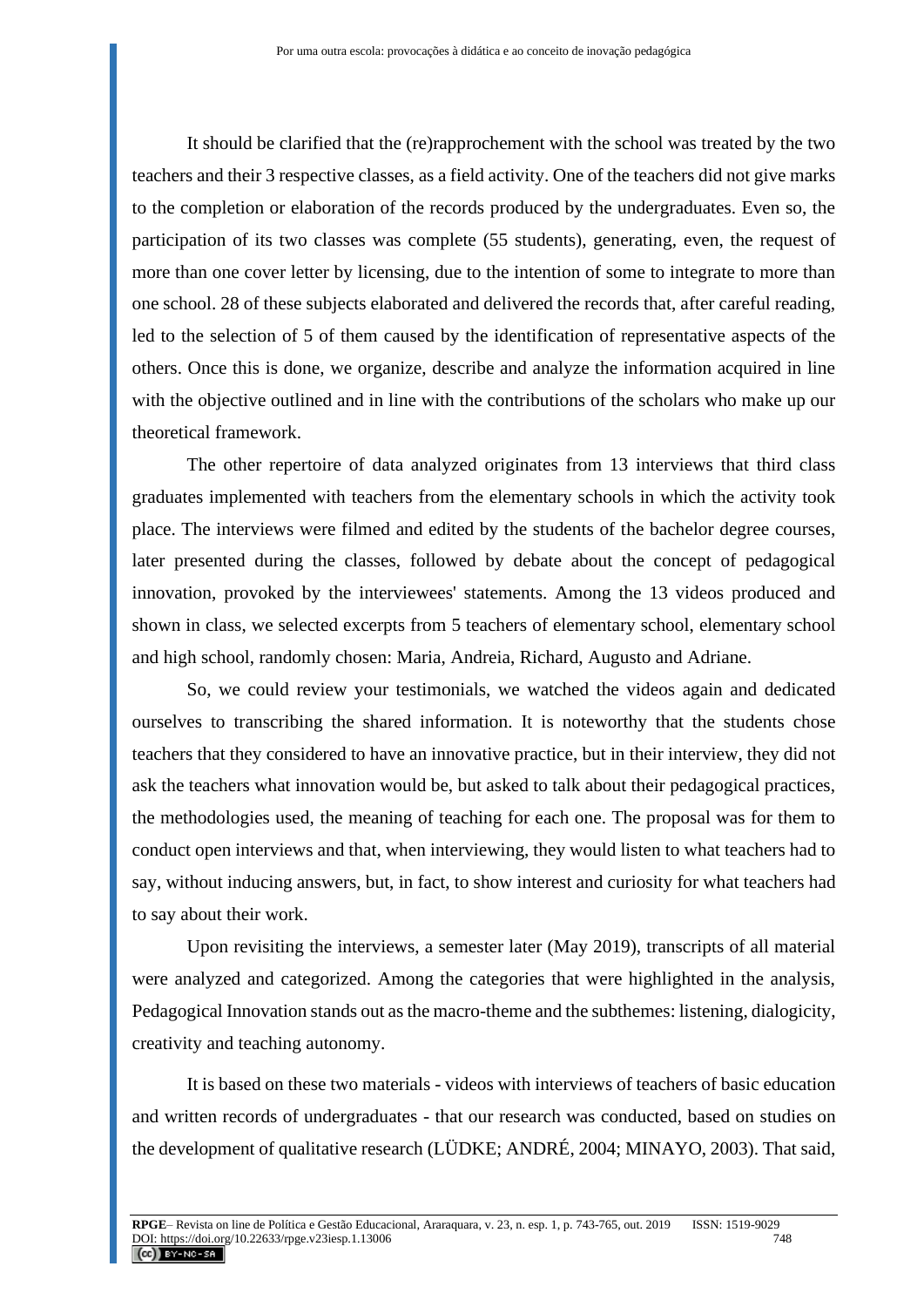we clarify that our intention is to identify elements that point to innovative pedagogical perspectives, from the perspective of undergraduates and teachers of basic education.

That said, we inform that in the next item, we will briefly systematize the discussions in the area of Education around the debate on teacher education, followed by the analysis of the data collected in the two proposed activities, when we will address the issue of pedagogical innovation in dialogue with the material selected for this investigation.

### **To form for innovation or innovate to form?**

In carrying out their work, teachers often employ

[...] their personal knowledge and personalized know-how, they work with the programs and textbooks, are based on school knowledge related to the subjects taught, rely on their experience and retain certain elements of their vocational training (TARDIF, 2014, p. 64).<sup>5</sup>

But it turns out that they are not always aware of the nature of the knowledge they employ or the motives that led them to adopt it. They act as if their actions walked spontaneously/autonomously, in a "natural" way, without the need to elaborate explanations to justify them. That

> [...] unconsciousness is not necessarily the product of a refusal, of defense mechanisms, as psychoanalysis describes them. In general, it is a 'practical unconscious', according to Piaget's formula, the product of a progressive oblivion through the formation of routines, or a lack of familiarity, a simple effect of the impossibility and futility of being permanently aware of one's actions. and our motivations (PERRENOUD, 2001, p. 161).<sup>6</sup>

Although often unconscious, the knowledge mobilized by teachers was modeled during their life and socialization history (pre-professional and professional) and as they are rooted, they believe they are part of their personality and for this reason they are considered "innate" or "natural".

<sup>5</sup> [...] seus conhecimentos pessoais e um saber-fazer personalizado, trabalham com os programas e livros didáticos, baseiam-se em saberes escolares relativos às matérias ensinadas, fiam-se em sua experiência e retêm certos elementos de sua formação profissional (TARDIF, 2014, p. 64).

<sup>6</sup> [...] inconsciência não é necessariamente produto de uma recusa, de mecanismos de defesa, como os descreve a psicanálise. Em geral, é um 'inconsciente prático', segundo a fórmula de Piaget, produto de um esquecimento progressivo a mercê da formação de rotinas, ou de um desconhecimento de sempre, um simples efeito da impossibilidade e da inutilidade de estarmos permanentemente conscientes de nossos atos e de nossas motivações (PERRENOUD, 2001, p. 161).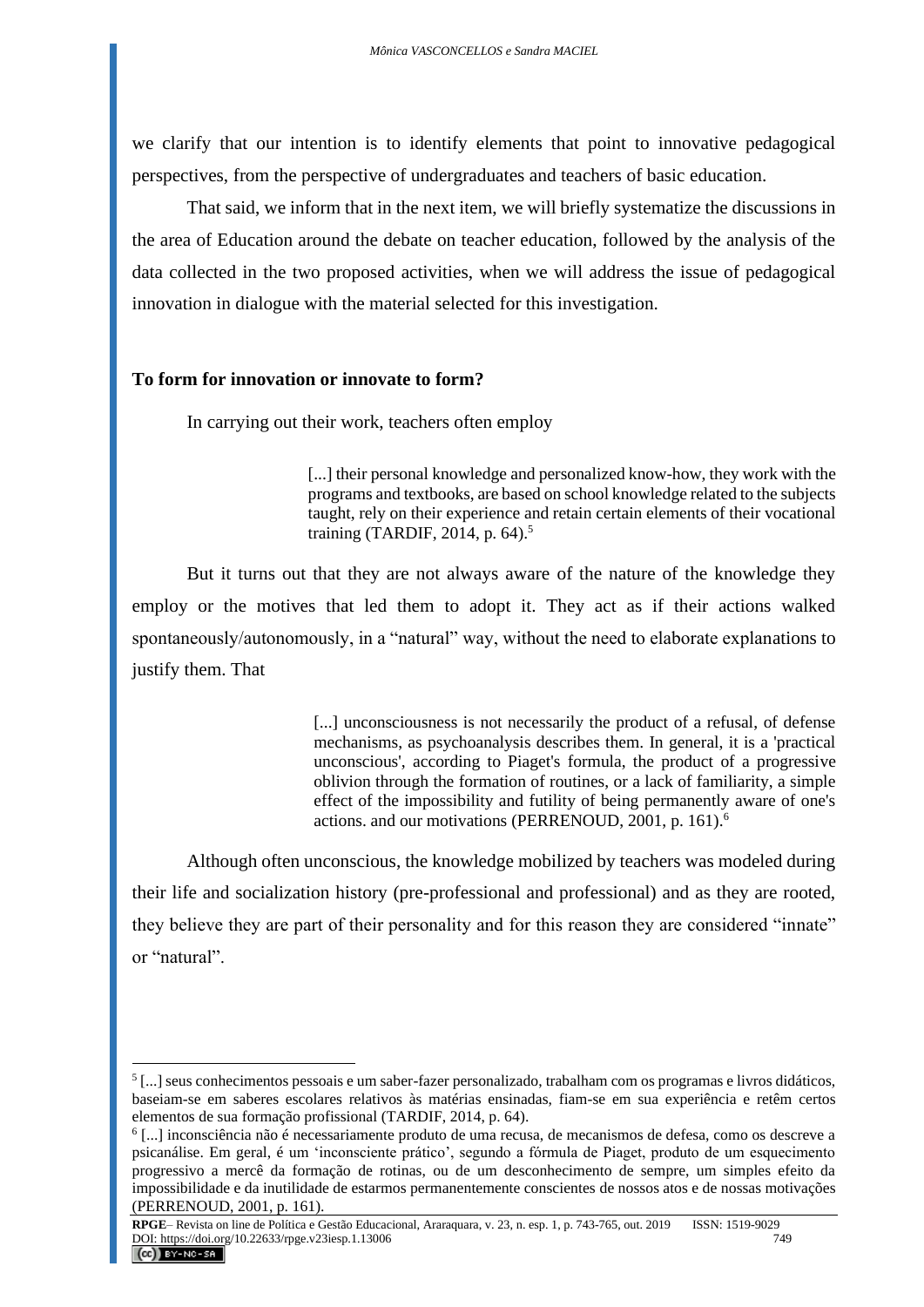This naturalization and personalization of professional knowledge are so strong that they result in practices that often reproduce the school's institutionalized roles and routines (TARDIF, 2014, p. 78).<sup>7</sup>

This is because the knowledge linked to experience begins to be constituted from the beginning of teaching, and it is precisely in this "[...] beginning of the career that [its] structure [...] is stronger and more important" (IBID., p. 86), because as a result of their experience, they are slowly becoming certain about what they develop in the school environment and thus begin to feel integrated and able to perform their work. Commonly, when faced with adversity, they judge the initial formation and indicate that there is "[...] a gap, a critical distance" between the knowledge acquired in the formation and the problems they need to face. In this process, new understandings related to the exercise of teaching are woven (TARDIF, 2014; NÓVOA, 2015) and most of the time this is because

> [...] work-related knowledge is temporal, as it is built and progressively mastered during a variable learning period, according to each occupation, so it is in the implementation of work that such adversities emerge and make teachers mobilize specific knowledge in an attempt to overcome it, requiring them to [...] progressively develop knowledge generated and based on the work process itself (TARDIF, 2014, p. 58).<sup>8</sup>

In order to minimize such difficulties, scholars of the subject have pointed to the need to involve future teachers in studies and situations that lead them to understand

> In order to minimize such difficulties, scholars of the subject have pointed to the need to involve future teachers in studies and situations that lead them to understand<sup>9</sup>

The results of some of the research (GAUTHIER, 1998; TARDIF, 2014; TERRIEN, 1993) conducted on the mobilization of the knowledge acquired in the teachers' life history (especially of school life), are consistent with the information revealed by the investigations that we have developed about probable relationships between school experiences and the

<sup>7</sup> Essa naturalização e essa personalização do saber profissional são tão fortes que resultam em práticas as quais, muitas vezes, reproduzem os papéis e as rotinas institucionalizadas da escola (TARDIF, 2014, p. 78).

<sup>8</sup> [...] os saberes ligados ao trabalho são temporais, pois são construídos e dominados progressivamente durante um período de aprendizagem variável, de acordo com cada ocupação", portanto, é na implementação do trabalho que tais adversidades emergem e fazem com que os professores mobilizem conhecimentos específicos na tentativa de superá-las, exigindo que [...] desenvolvam, progressivamente, saberes gerados e baseados no próprio processo de trabalho (TARDIF, 2014, p. 58).

<sup>9</sup> [...] a centralidade do conhecimento do objeto no que diz respeito ao ensino e às consequências da falta desse conhecimento. [...] precisam aprender sobre os conceitos centrais e a organização de princípios de um conteúdo (SHULMAN; GROSSMAN; WILSON, 1989, p. 28).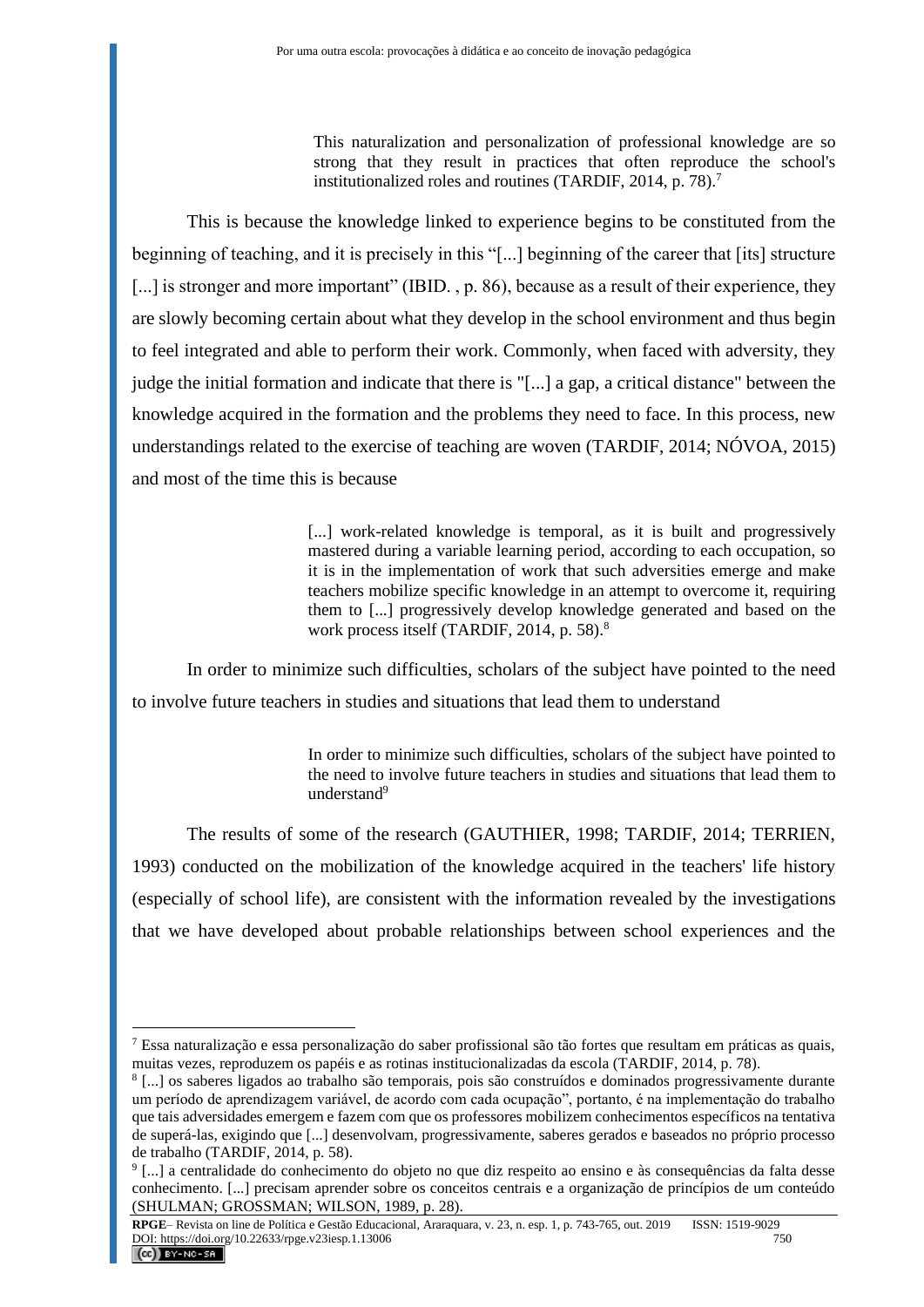professional performance of beginning teachers (MACIEL; JAEHN; VASCONCELLOS, 2018; VASCONCELLOS; OLIVEIRA; MENEZES, 2016).

In one of these investigations, it is highlighted in the testimonies that emerged the understanding that upon entering the career, the participants stated that they came across a reality quite different from the one they envisioned during the initial training period. Faced with the problems that arose and faced with the urgency that the school context required, they made decisions that were not always "in tune" with their points of view, either because they contradicted their studies during undergraduate studies or because they were not clear about the reasons behind them acting that way. This caused anguish and made them feel "[...] good or bad about this or that way of working in the classroom" (NÓVOA, 1999, p. 16).

To better understand this relationship, we caution that teachers often employ practices inspired by situations that derive from their academic, school, or life stories (TARDIF, 2014). By employing them, they "re-actualize" and "reuse" them as a way of coping with situations arising from the contexts in which they are immersed, without being aware of this resumption. This resumption, in turn, is related to the fact that even before starting to act, teachers live together, as students, with their work environment for a long period of time, providing the construction of

> [...] a background of previous knowledge, beliefs, representations and certainties about teaching practice that helps to compose a set of preprofessional knowledge that will be mobilized and used in the [...] exercise of teaching (TARDIF, 2014, p. 68-69).<sup>10</sup>

Thus, when returning to schools, "[...] at the time of the internships [...], teachers in training tend to pay more attention to classroom phenomena for which they have strong expectations or representations" (IBID., P. 70) that were woven during this trajectory. For this reason, we believe that the trainers' attention should be focused on this aspect and, in this sense, they need to implement practices that also focus on what was ignored, in an attempt to favor the overcoming of the beliefs they carry with them and the broadening of their knowledge repertoire.

We are aware that we still have a long way to go in order to improve and enhance the education and teaching work and we believe that one of the possibilities involves the assumption that one of the

<sup>10</sup> [...] uma bagagem de conhecimentos anteriores, de crenças, de representações e de certezas sobre a prática docente que ajuda a compor um conjunto de saberes pré-profissionais [...] que serão mobilizados e utilizados [...] no exercício do magistério (TARDIF, 2014, p. 68-69).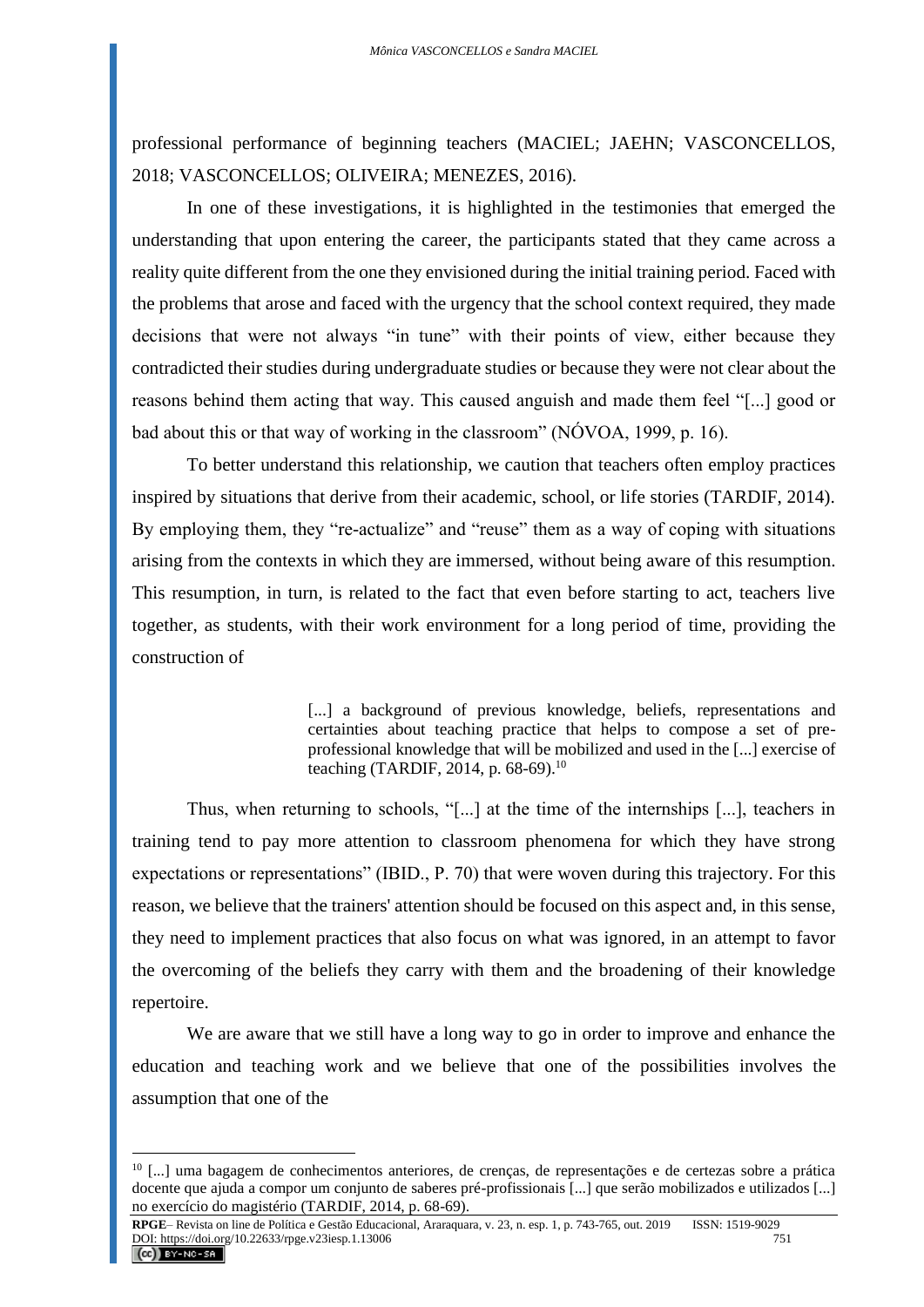[...] important roles of initial education would be to change previous reference frames of future teachers about school activity, pupils, school context, school content, etc. (MIZUKAMI, 2006, p.  $152$ )<sup>11</sup>

#### This can occur upon

[...] analysis of the practices, tasks and knowledge of teachers by profession; [...] through a reflexive approach, taking into account the actual conditioning factors of teaching work and the strategies used to eliminate these conditioning factors in action (TARDIF, 2014, p. 242).<sup>12</sup>

Reflections such as these have influenced our actions as researchers and teacher trainers, leading us to evaluate our practices, either individually; in the meetings of the Teaching and Teacher Training Center or with the students of the classes involved. This reflection process led us to realize the need to integrate graduates into the school space more effectively and in a way that was not only through the compulsory internship.

To this end, one step at time the teachers of Didactics were creating space for this articulation and currently 4 of the 10 responsible for this discipline, when elaborating their respective course plans started to incorporate the (re)approximation with the school as part of the studies and activities they develop with their students, as explained in the following topic.

## **Back to school from the perspective of future teacher**

At UFF, the College of Education (FEUFF) is responsible for offering the compulsory subjects that make up the Common Core of Bachelor Degrees. According to Resolution 616/2017 published by the Fluminense Federal University (NITERÓI, 2018), this Center comprises: Didactics (60h), Educational Organization in Brazil (60h), Educational Psychology (60h) and Libras I (30h). Therefore, attending the 4 subjects is part of the requirements required for undergraduates to complete their respective undergraduate courses.

In general, the connection with the disciplines occurs during the enrollment period, in which the FCollege of Education presents to the course coordinators a variety of schedules in an attempt to meet the demands. Thus, students, according to the organization and curriculum requirements of each course, seek to make their enrollment at the time that best meets their

<sup>11</sup> [...] importantes papéis da formação inicial seria o de alterar quadros de referência prévios dos futuros professores sobre a atividade escolar, os alunos, o contexto escolar, os conteúdos escolares etc (MIZUKAMI, 2006, p. 152).

<sup>12</sup> [...] análise das práticas, das tarefas e dos conhecimentos dos professores de profissão; [...] por meio de um enfoque reflexivo, levando em conta os condicionantes reais do trabalho docente e as estratégias utilizadas para eliminar esses condicionantes na ação (TARDIF, 2014, p. 242).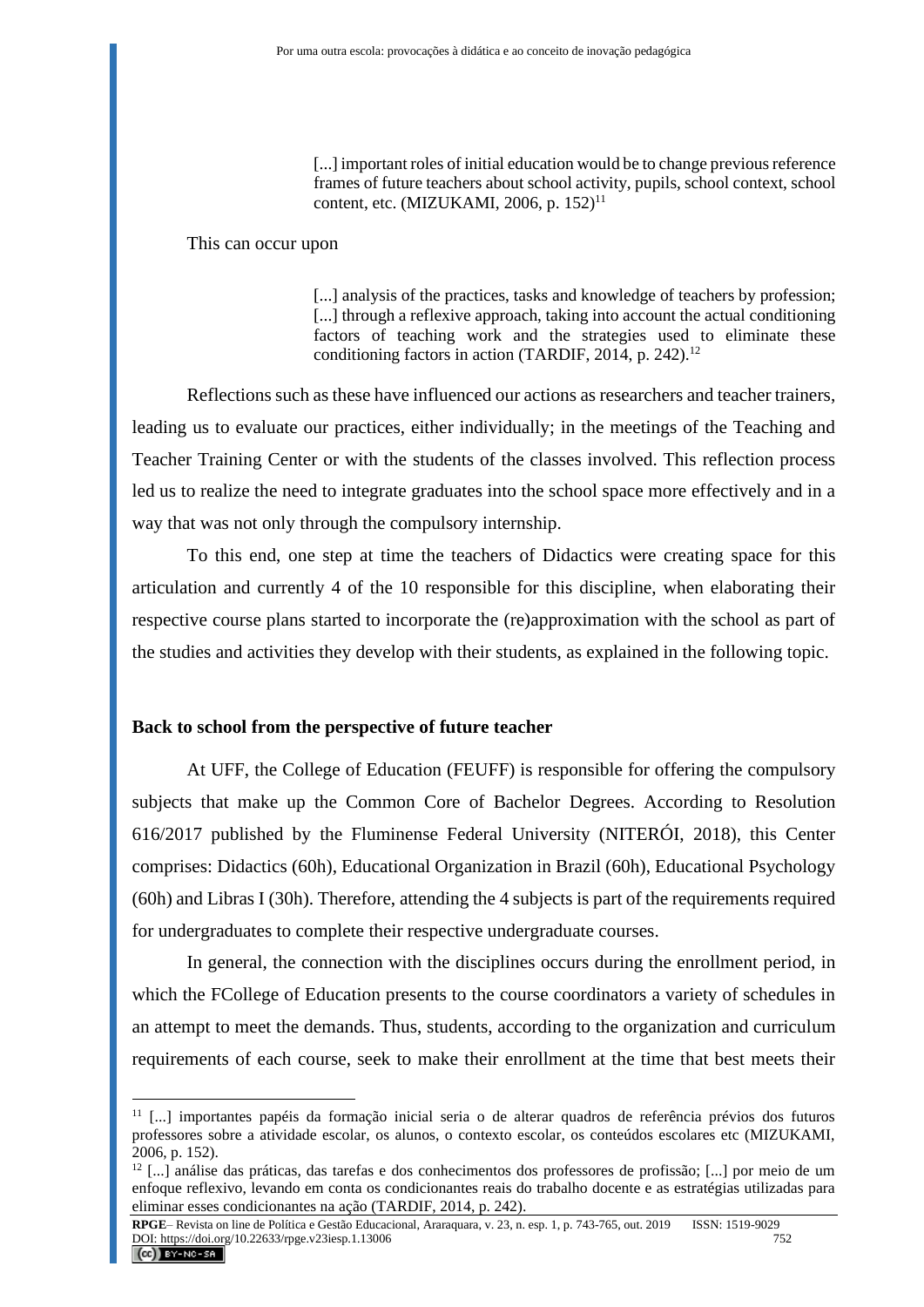specificities and thus, the classes are constituted varying in quantity and profile from semester to semester.

If in compulsory internships undergraduate students join schools with colleagues from the same course, under the supervision of university and school teachers in the same area / discipline, in Didactics, the approach to the school occurs from the constitution of groups of graduates from different areas (Physics, Cinema, History, Letters, Geography, Biology, Mathematics, Philosophy, etc.), which are at different levels/periods. Most of the time, this is the first opportunity to return to school that these young people have experienced since graduating from high school and for their realization will count on the participation and eyes of colleagues with personal experiences and varied academic backgrounds.

We believe that it is precisely because we count on this diversity that the activity offers horizons that go beyond the dimensions provided by the internships, enabling the crossing of broader points of view about the school and the relationships established there and more complex analyzes that exceed the debate on teaching and learning specific content.

In this case, the idea is to offer students a collective (re) rapprochement, with a very familiar environment that, as a primary school student, has been part of their lives for over a decade (TARDIF, 2014). Now, upon returning under the lens of a future teacher, they have access to the nuances that had not been noticed before (VASCONCELLOS; VILELA, 2017). For this and other reasons, this moment of (re) approximation is carefully chosen, carefully forwarded and may vary from semester to semester, from class to class, in view of the demands, the unforeseen events, the variation of the school calendar and from the bibliographic study preceding this entry.

To make this process happen, we clarify, talk to students about their questions, get details right and define some points. In general, the following agreement has prevailed: 3 Didactic classes (at UFF) will be available for the accomplishment of the activity; The class will be organized into groups of between 3 and 5 students so that there is no turmoil in the schools; each group will be free to choose the school and grade/year; at school, in addition to attending the classes of at least one teacher of the subject of your choice, it is important to dialogue with students and staff, including principals, coordinators, teachers, lunch makers, porters and others; for the activity to be formally presented to the school, a cover letter will be signed by the Didactics teacher and delivered by the undergraduates to the school board; the Didactics teacher will give the groups an observation script with suggestions regarding aspects that can be appreciated at school and, at the end of each day, discussed with their peers.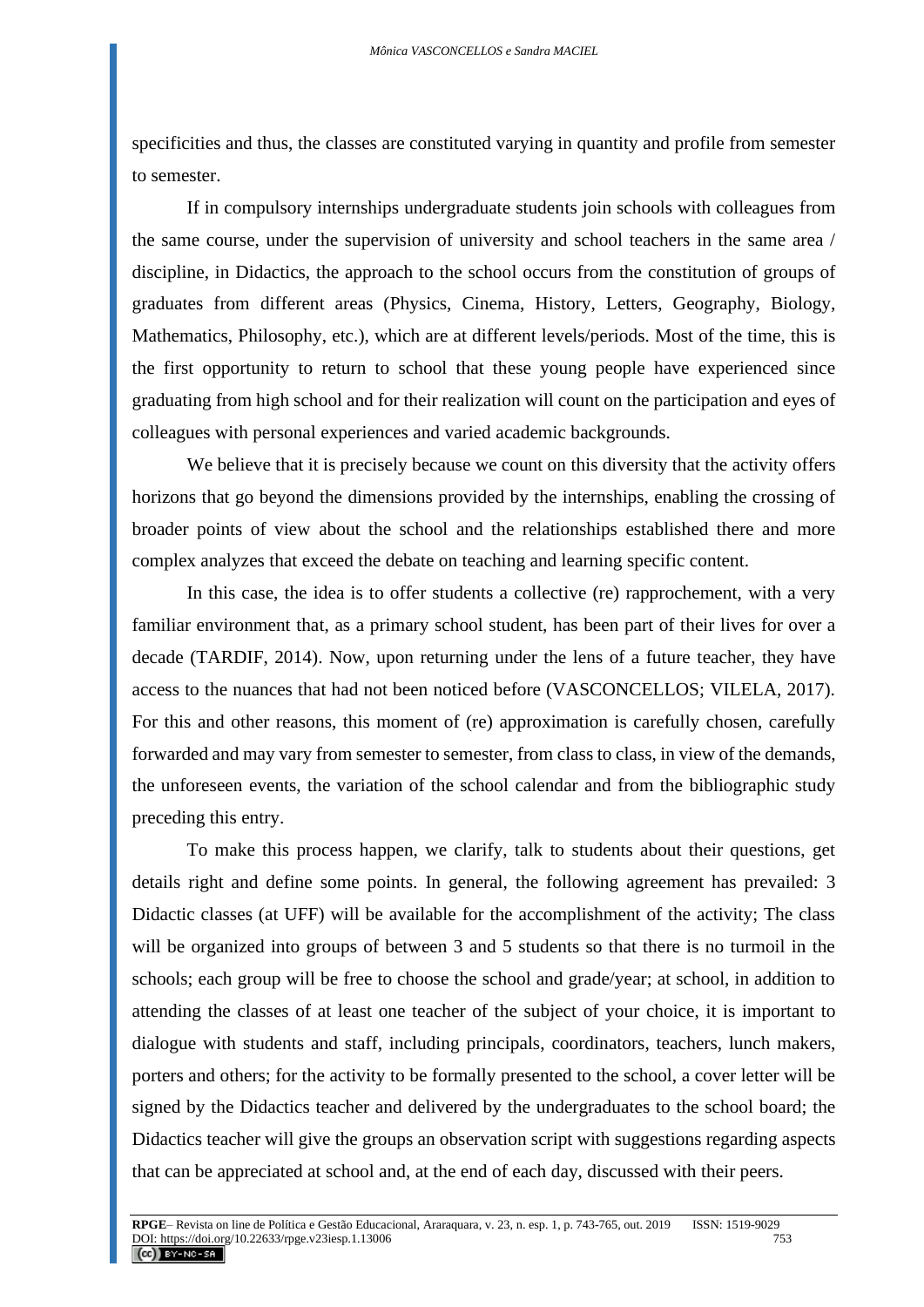At the end of the third day of approach with the school, the activities are resumed at UFF and a conversation round is held to share experiences, learnings, doubts and wishes that are usually announced with enthusiasm and desire to express the experiences and reveal constituted perceptions.

In most cases, the statements are accompanied by questions that show interest in the reports of colleagues and comparisons between experiences. Although all (re) rapprochement activities with the school and the conversation circle are carried out collectively, an individual text is produced by the undergraduates and delivered to the Didactics teacher in order to record the learning, expectations, fears, hypotheses and other elements that this process triggered. To the students we request that, if possible, the elaborated text articulate the reflections raised from this experience, the texts studied in Didactics classes and/or others read in other subjects.

It was the reading of the records produced in November 2018 that gave rise to this article, considering that the answers provided offer relevant information about the debate on didactics and teacher education under the focus of pedagogical innovation.

It is worth adding that the two Teachers of Didactics who in the second semester of 2018 proposed this (re) approximation had the intention of causing consequences that would generate the constitution of teaching and learning perspectives that would provoke other ways of thinking and doing school. These perspectives would contribute to the professional education of future teachers, in order to extrapolate the simple observation of the classes and the mere transcription of mechanical information about each step of a teacher observed under the light of a fragile, opaque lantern unable to illuminate the effects, the subjectivity and complexity inherent in pedagogical action.

To our surprise, the reflections shared by the 28 undergraduates, through the written material they produce, announce questions and concerns with the school that go beyond the simple look at the appearances of the pedagogical relations established in it and converge to a position that strives for the valorization of broader, more complex and more subtle aspects. So that we can perceive such convergence, we present the transcribed excerpts of the records prepared by 3 of these students, in an attempt to favor the follow-up of the reasoning expressed.

Called in this work by Laura, Tamires and Mariah, the students offer us potent information, in the sense of the possibility of glimpsing paths that cause small fissures in the relations between teaching and learning, triggered by the reflections that the field class provoked. The 3 elected public schools located in the city of Niterói/RJ, one of them federal and the other two state.

Let's see what the future teachers tell us: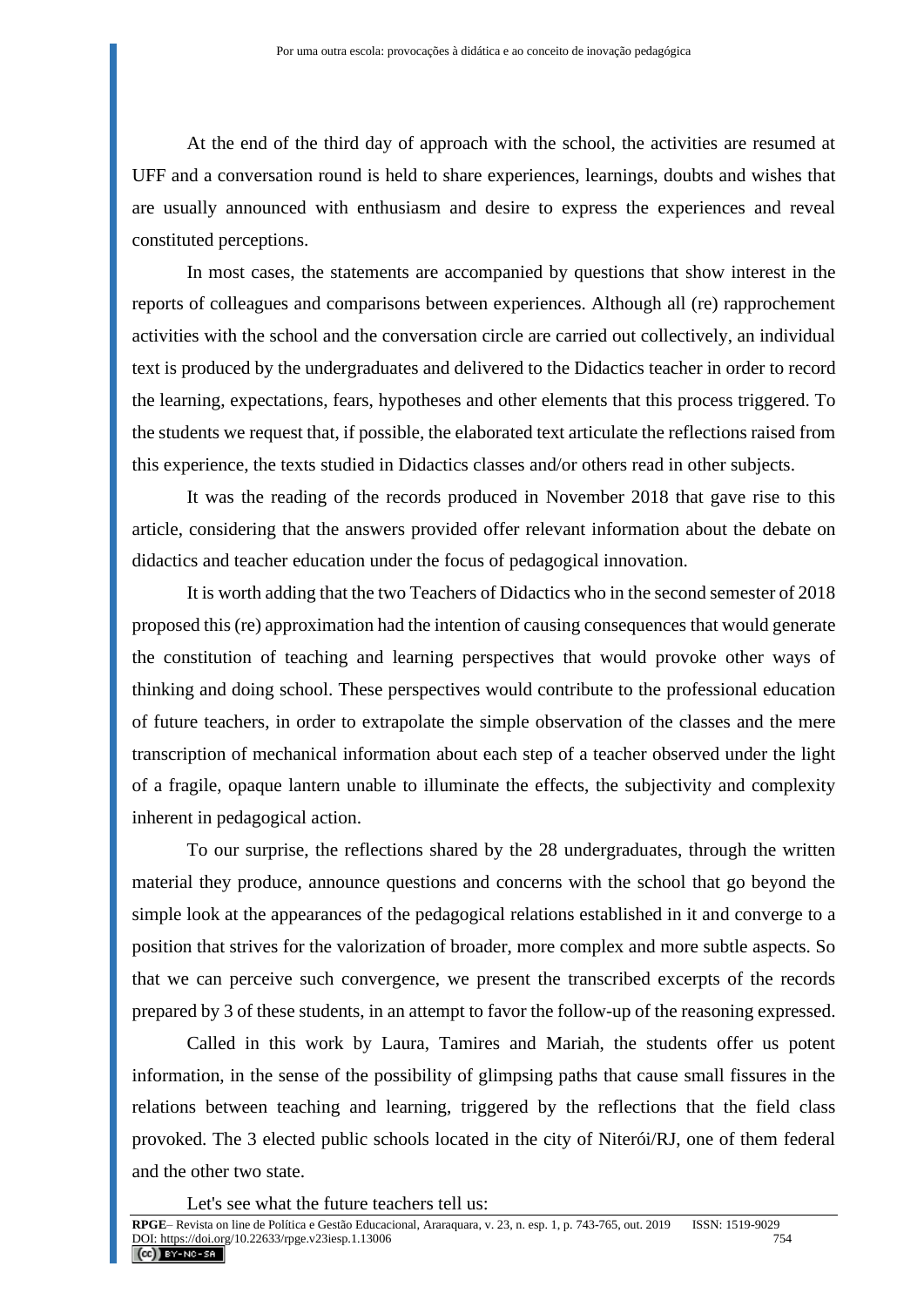In addition to being there to learn by observing new experiences and teachings, I was back in that school with a new purpose: teaching. Something I thought I would never be able to do until I realized that my place is the classroom. Pointing out that the classroom should not just be a content display venue, because it must be far beyond that. It should be where teachers and students can exchange ideas, dialogue and reflect. It must be the space of resistance of the teacher and the future (like me). Before, I saw school as a punishment, because before it was seen as an obligation and I imagined that I would never return. Nowadays, with more maturity, I totally changed my perspective and I see the school as a space of coexistence and social construction of children, being necessary its presence in the process of individuation of these children in society. In this space of construction, I want to act and help to train individuals who criticize and reflect so that we can build a better, fairer society (LAURA).<sup>13</sup>

Before talking about the prospects, I would like to talk about the now. It's very strange to realize how much my view of school has already changed. In this fieldwork this was very visible. When we arrive at school we observe the environment, how the teacher works, how the students feel and if the methodology is effective. Concerns about social issues and how students feel escaped me a little. I thought the important thing was for the teacher to be in school and to teach the content in the best way (which was generally approaching well what was in ENEM - National High School Exams). Concern about what to do when it was my turn to be in front of a class was big. The reality of the school, especially the public one, is very delicate (besides precariousness, competition with trafficking, teenage pregnancy, dropout, among many other things make this environment a place in need of change). So far I think about it: what can I do? I hope that the students do not see physics as a demon, but besides teaching the content I would like to be able to connect with them, offer new perspectives, help them. The teacher is not a magician, there are things that are beyond our reach, but we have access to many and this is too beautiful! I hope I can share knowledge, experiences and learn a lot, both today with friends and teachers, and in the future with my students (TAMIRES).<sup>14</sup>

<sup>&</sup>lt;sup>13</sup> Além de estar ali para aprender observando novas experiências e ensinamentos, estava novamente naquela escola com um novo objetivo: ensinar. Algo que achei que nunca seria capaz de fazer até perceber que meu lugar é a sala de aula. Mostrando que a sala de aula não deve ser apenas um local de exibição de conteúdos, porque ela deve estar muito além disso. Deve ser o local onde professores e alunos possam trocar ideias, dialogar e refletir. Ela deve ser o espaço de resistência do professor e do futuro (como eu). Antes, eu via a escola como um castigo, pois, antes era vista como obrigação e imaginava que nunca mais voltaria. Hoje em dia, com mais maturidade, mudei totalmente minha perspectiva e vejo a escola como espaço de convivência e de construção social das crianças, sendo necessária sua presença no processo de individuação dessas crianças na sociedade. Nesse espaço de construção quero atuar e ajudar a formar indivíduos que critiquem e reflitam para que possamos construir uma sociedade melhor, mais justa (LAURA).

<sup>&</sup>lt;sup>14</sup> Antes de falar das perspectivas gostaria de falar do agora. É muito estranho perceber o quanto minha visão sobre a escola já mudou. Nesse trabalho de campo isso ficou muito visível. Ao chegar à escola ficamos observando o ambiente, como o professor trabalha, como os alunos se sentem e se a metodologia é efetiva. As preocupações mais voltadas para o social e para como os alunos se sentem me escapavam um pouco. Achava que o importante era o professor estar na escola e ensinar o conteúdo da melhor forma (que geralmente era abordando bem o que caía no ENEM). A preocupação com o que fazer quando chegasse a minha vez de estar diante de uma turma foi grande. A realidade da escola, principalmente a pública, é muito delicada (além da precarização, da concorrência com o tráfico, da gravidez na adolescência, evasão, entre tantas outras coisas fazem desse ambiente um lugar necessitado de mudanças). Até o momento penso nisso: o que poderei fazer? Espero fazer com que os alunos não enxerguem a Física como um demônio, mas além de ensinar o conteúdo gostaria de conseguir me conectar a eles,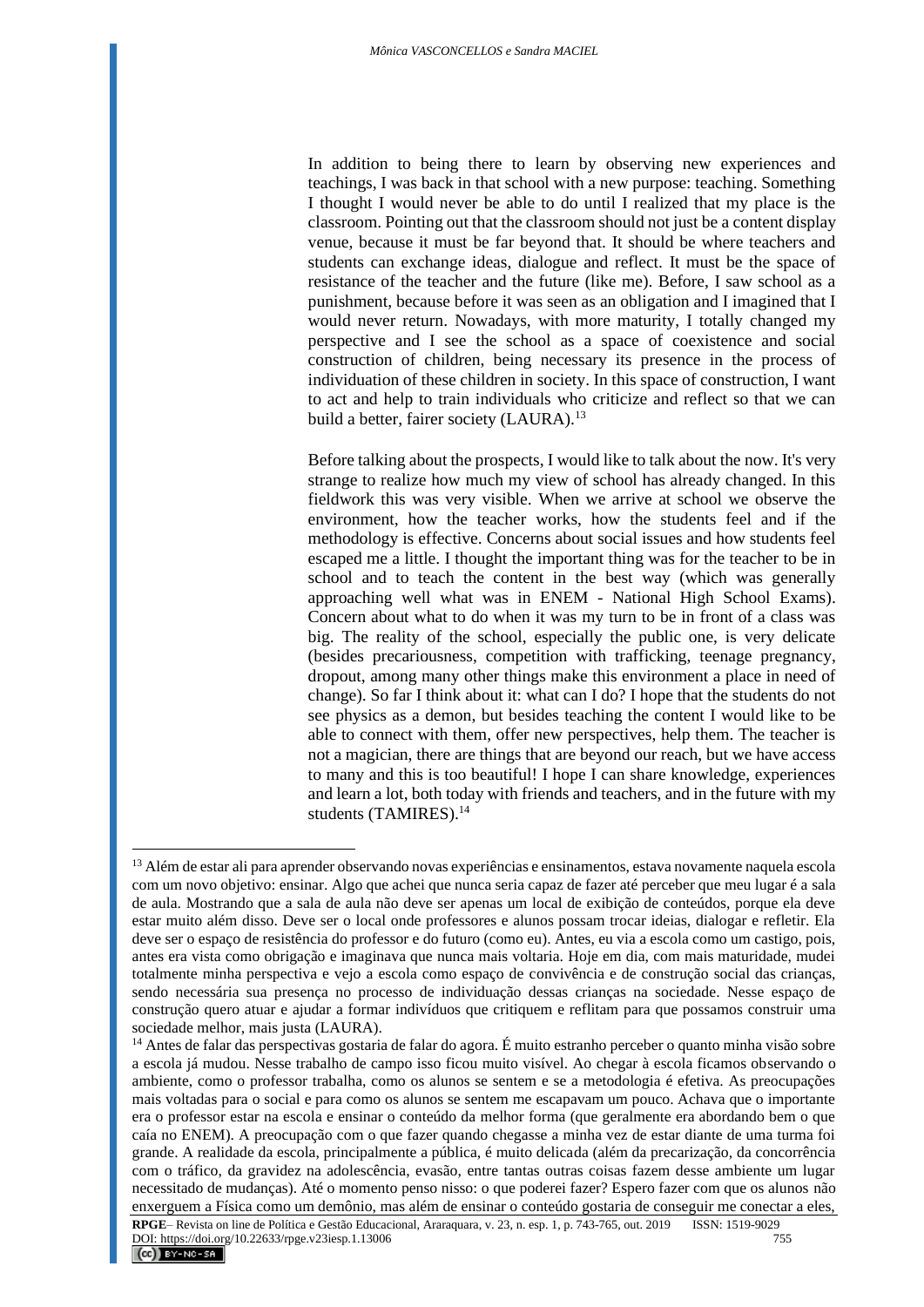Presented then to the school and its philosophical and pedagogical structures, I can now report what it meant for me to return to this school. The first feeling is a return to the past and returning to the past is not always filled with fond memories or nostalgia that makes us feel good or embraced by our own history. There are many confused and / or even dramatic or traumatic feelings that appear at these times without being asked. My relationship with the school I studied most of the time wasn't really a very satisfying experience most of the time. I believe it to be a very strict school, focused on results, exams and tests. We had little creative stimulation and were often called 'mediocre' because we simply kept the grades on average (7). Therefore, the return for me is the possibility of reframing the idea of school. No doubt the undergraduate degree gave me this vision of more libertarian and inclusive education, far from old and exclusionary teaching methodologies. Today, I recognize the laboratory of potentialities of this space that can create a new perspective on society and important paradigms. In addition, despite many contradictions, it is good to witness a school that puts itself differently from most extremely meritocratic and dubious formats. It's at least a sigh in the chaos. So, for me, going back to school is going back to the past and opening up to the future. If this is my chosen profession, which my colleagues have chosen, the prospects are meant to be endless, for I truly believe that every corner has a way out (MARIAH).<sup>15</sup>

Faced with the richness of information unveiled in the excerpts, what can we still say without being redundant? Without falling into the temptation to say the obvious? We can not guarantee that we will not make this slip, but we will ensure that we will strive to move a little further.

Faced with this challenge, we began our analysis by resuming the discussion on pedagogical innovation, which requires reiterating that, in addition to the insertion of various technological apparatuses, innovating pedagogically requires qualitative change in school practices. These changes always demand "[...] a critical position, explicit or implicit, in view of

oferecer novas perspectivas, auxiliá-los. O professor não é um mágico, existem coisas que estão além do nosso alcance, mas temos acesso a muitos e isso é lindo demais! Espero que eu consiga compartilhar conhecimentos, experiências e aprender muito, tanto hoje com amigos e professores, como futuramente com meus alunos (TAMIRES).

<sup>&</sup>lt;sup>15</sup> Apresentada então à escola e às suas estruturas filosóficas e pedagógicas, posso relatar agora o que significou para mim voltar a esta escola. A primeira sensação é de retorno ao passado e voltar ao passado nem sempre é algo repleto de boas lembranças ou nostalgias que nos fazem sentir bem ou abraçados pela nossa própria história. Há muitos sentimentos confusos e/ou até dramáticos ou traumáticos que aparecem nesses momentos, sem que sejam solicitados. A minha relação com a escola em que estudei na maior parte do tempo, não foi de fato uma experiência muito satisfatória na maior parte do tempo. Acredito que por ser uma escola muito rígida, focada nos resultados, exames e provas. Tínhamos o lado criativo pouco estimulado e muitas vezes, éramos chamados de 'medíocres' por simplesmente mantermos as notas na média (7). Portanto, o retorno para mim é a possibilidade de ressignificar a ideia de escola. Sem dúvida o curso de licenciatura me proporcionou essa visão da educação mais libertária e inclusiva, longe de metodologias de ensino antigas e excludentes. Hoje, reconheço o laboratório de potencialidades desse espaço que pode criar uma nova perspectiva de sociedade e de paradigmas importantes. Além disso, apesar de muitas contradições é bom presenciar uma escola que se coloque de maneira diferente da maioria de formatos extremamente meritocráticos e duvidosos. É no mínimo um suspiro no meio do caos. Portanto, para mim, voltar a escola é voltar ao passado e se abrir para o futuro. Se essa é a profissão que escolhi, que meus colegas escolheram, as perspectivas se pretendem infinitas, pois, eu realmente acredito que a cada esquina há uma saída (MARIAH).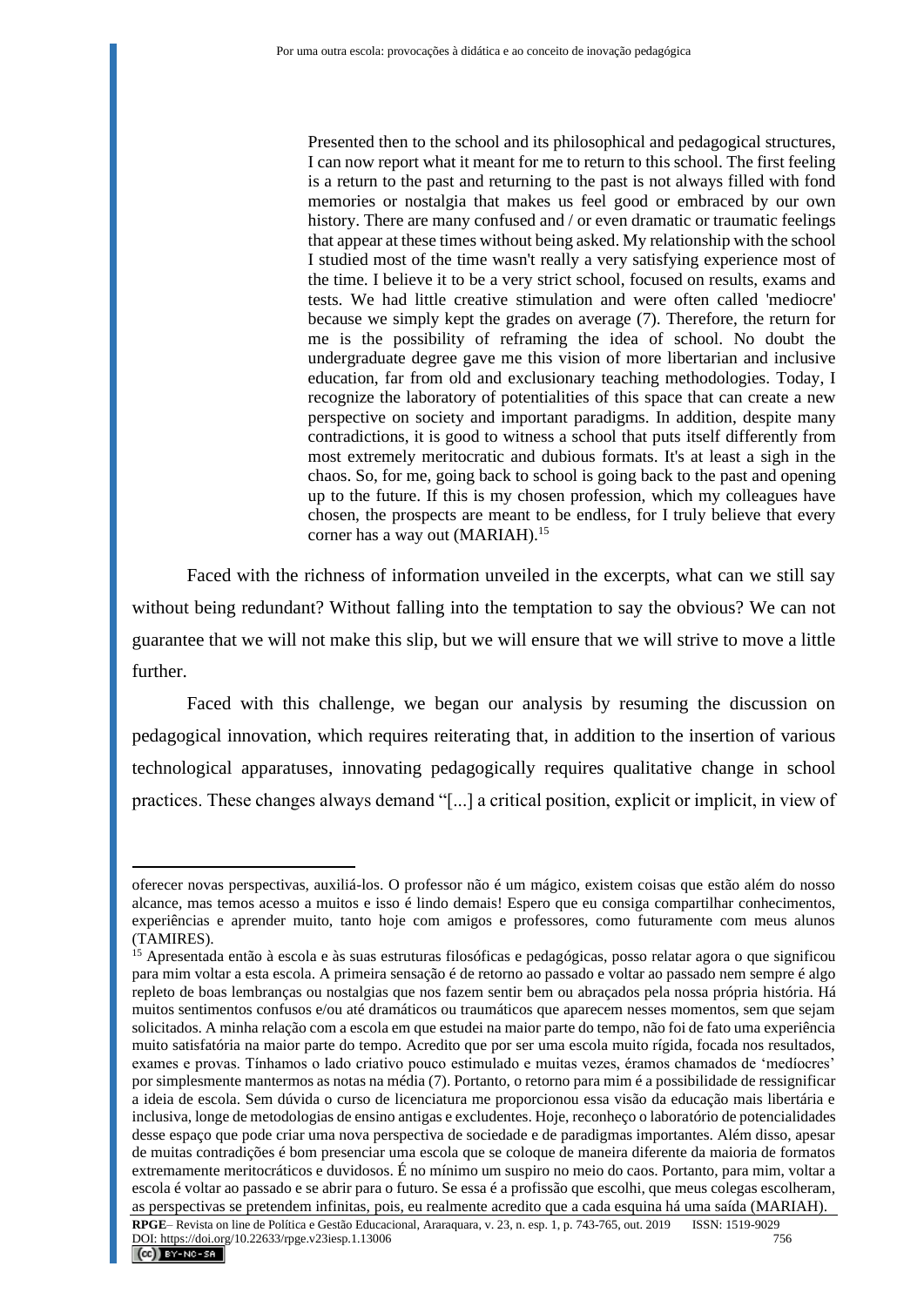traditional pedagogical practices [...]. If we want to raise the issue in terms of disruption [...] pedagogical innovation presupposes a leap, a discontinuity" (FINO, 2008, p. 01).

When talking about discontinuity, we are referring to "[...] the old and ubiquitous factory paradigm [...] that happens locally in the physical or virtual space where learners and teachers are working, deliberately acting as agents of change". This requires "[...] the creation of learning contexts, unusual in relation to those usual in schools, as an alternative to insistence on teaching contexts" (FINO, 2008, p. 01).

And why do we resume discussions about pedagogical innovation at this very moment? To what extent does this subject dialogue with the information offered by the 3 undergraduates?

In order to delve deeper into these issues, we draw from Laura, Tamires, and Mariah's records the key elements that compose them, in which the school they aspire to help resignify is conceived as the environment of:

- resistance and professional performance;
- overcoming practices that value the mere transmission of content;
- exchange of ideas, reflection and dialogue between teachers and students;
- coexistence, individual and social formation:
- building a fairer society to the detriment of meritocracy and exclusionary processes.

If we take as a reference the clarifications of Fino (2008) and Cunha (2016) and compare them to the data resulting from the testimonies of the 3 undergraduates, we will verify the prevalence of common aspects that point to the desire for the formation of a truly human society. Among other things, this requires the consolidation of principles that involve dimensions of affection, listening, dialogue, commitment and solidarity, as well as the political and social recognition that the school is the space for its realization and, therefore, the main locus of this formation.

In summary, what the theoretical and empirical data offer us are not elucidations about the relevance or not of the school in our society. Conversely, they provoke us a great deal to redefine the policies, the contents, the choices, the referrals, the type of communication and, especially, the quality of the relations that are instituted in it and with it.

### **Pedagogical innovation from the perspective of elementary school teachers**

The approach with the space of the elementary school has been a constant demand of the graduates. Students during Didactics classes are emphatic in stating that they do not feel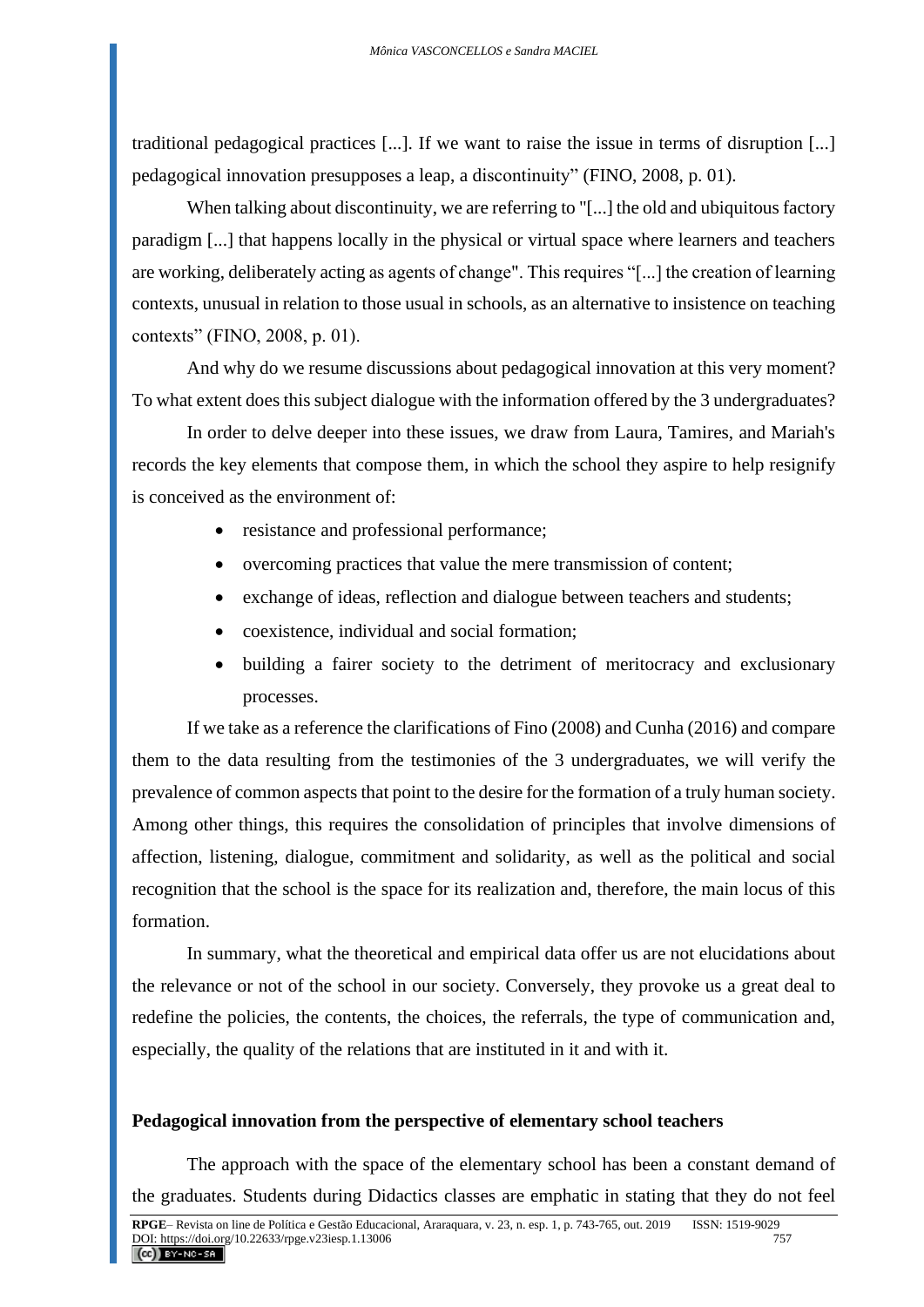prepared to teach, that there is a distance between the actual school and what they learn throughout the teacher training course. Their demands for a formation closer to the reality of schools are echoed in the research dedicated to studying teacher education, as stated by Cruz and Campelo (2016, p. 96).

> Research on this subject has raised many concerns about current patterns of teacher education. In dealing with initial teacher education for basic education, many studies have found a distance between the initial teacher education process and the reality found in schools, which concerns the gap between the theory studied in universities and the practice developed in the professional environment, between training and work (COCHRAN; LYTLE, 1999; ROLDÃO, 2007; ZEICHNER, 2010).<sup>16</sup>

Listening to the demands of the undergraduates, provoked the teachers of the Didactics Center to seek strategies that would contribute to the reflection/action on the school space, as a privileged place for the problematization of issues that involve the profession. Thus, the field classes held in schools have been used as input for discussions about being a teacher and about the anxieties that surround them. Although permeated by doubts we have noticed in our classes that most students want to be a teacher and see (re)rapprochement with the school as an important part of their education.

To broaden this contact with the elementary school, in the first semester of 2018, in addition to the proposed (re)approximation, we asked the graduates of one of the three groups involved to interview the teachers they accompanied, provided that in their points of view they presented pedagogical practices that considered innovative.

Still without previous theoretical discussion about this concept, we take this initiative because we intend to provoke initial reflections, based on the conceptions of undergraduates and teachers of basic education aiming at its revision and the composition of knowledge on the subject. Thus, it was possible to foster discussions and advance the subsequent processes of the discipline, especially in studies and workshops conducted with them on didactic planning. Therefore, upon returning from school, we refer to the intersection between the teachers' point of view, the conceptions of the undergraduates and the literature that discusses pedagogical innovation (FINO, 2008; CUNHA, 2016).

<sup>16</sup> As pesquisas que se dedicam a essa temática têm suscitado muitas preocupações sobre os atuais moldes de formação docente. Ao tratar da formação inicial dos professores para a educação básica, muitos estudos têm constatado uma distância entre o processo de formação inicial dos professores e a realidade encontrada nas escolas, que diz respeito à lacuna entre a teoria estudada nas universidades e a prática desenvolvida no ambiente profissional, entre a formação e o trabalho (COCHRAN; LYTLE, 1999; ROLDÃO, 2007; ZEICHNER, 2010).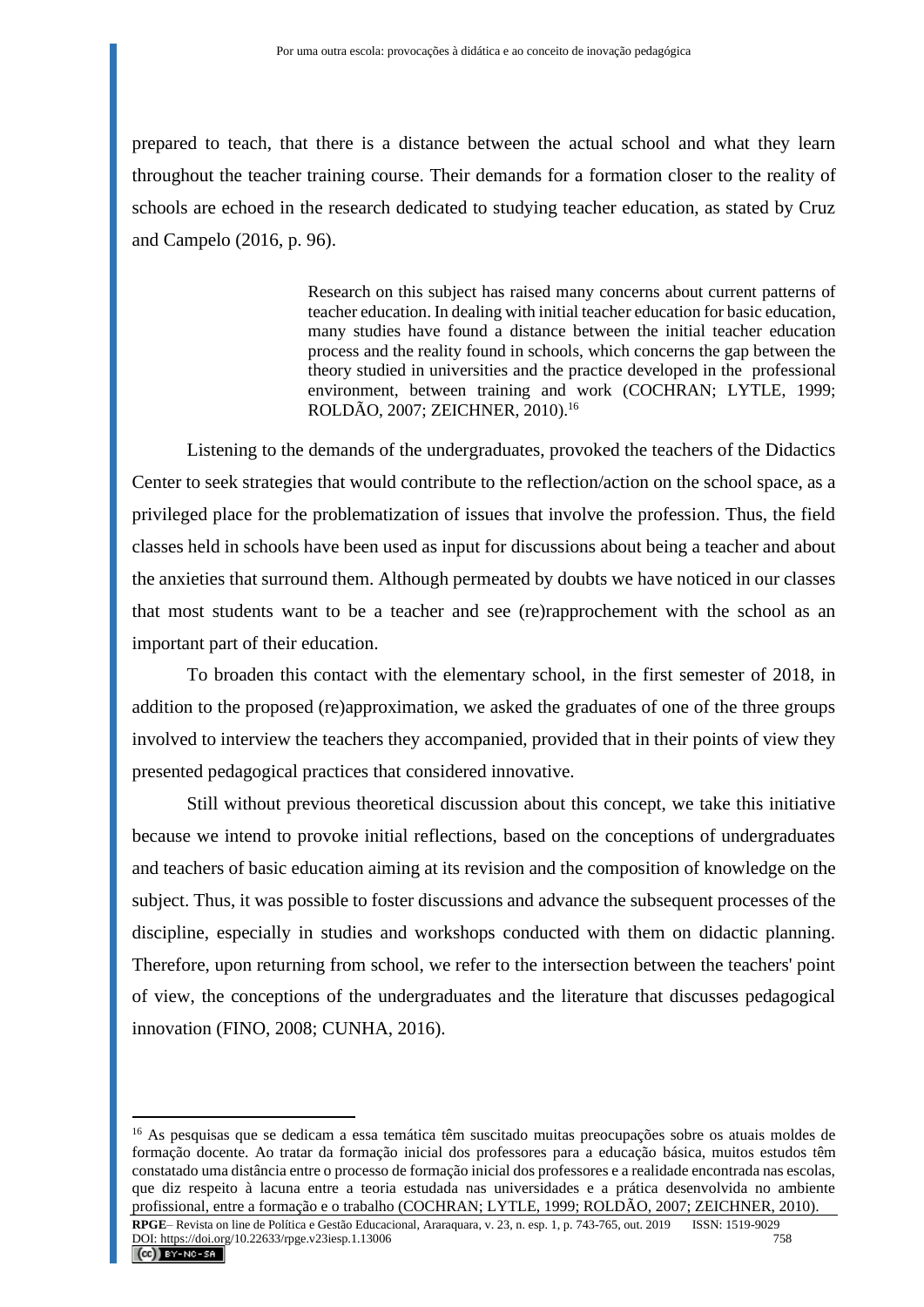So, organized in groups of 4-5 students on average, the graduates left for the field eager to interact and listen to what their chosen teachers had to say.

It is noteworthy that, although the interest was to interview teachers that students considered to develop innovative practices, the questions focused specifically on the practices. It was not asked what innovation is, but how the interviewed teachers work, how their classes are, their pedagogical choices. This choice was fundamental so that the answers were not restricted to trying to conceptualize innovation, but to listen to what they had to say about their practices.

The main theme addressed by the teachers interviewed was the importance of listening to the student as a way to teach teaching. When talking about this issue, teacher Maria, for example, who works in early childhood education, provides us with information that illustrates this understanding: "It is an always reflective practice, we become and become teachers every day and every moment, studying and listening to each other".

About this learning, Andreia, another professor of early childhood education, makes a statement which complements the earlier understanding. In her words,

> What the child says matters, her curiosity matters, that is the contribution of childhood. It is the differentiated look of someone who is seeing the world for the first time, who is unaware of what we are used to seeing. So this is a principle strongly held here in early childhood education, the issue of listening. It is what the child says and the child's interests that will make the direction of our work (TEACHER ANDREIA).<sup>17</sup>

As Cunha (2016, p. 97) points out, the teachers interviewed seek, through attentive listening to the students' demands, "[...] the authorship and the protagonism of the students in an emancipatory perspective". Professor Richard, who teaches High School Philosophy, highlights the importance of enticing students to listen to each other:

> As a teacher I encourage my students to listen to others. This is very difficult, ultimately I can not force anyone to listen to each other. I can only try to create stimuli for this. One such stimulus needs to be: I myself as a teacher need to stimulate this on a daily basis and give this example that the student can talk and be heard. If he feels heard, he will be more likely to listen too (TEACHER RICHARD).<sup>18</sup>

<sup>&</sup>lt;sup>17</sup> O que a criança diz importa, a curiosidade dela importa, esse é o contributo da infância. É o olhar diferenciado de alguém que está vendo o mundo pela primeira vez, que desconhece isso que a gente já tá muito acostumado a ver. Então, esse é um princípio fortemente defendido aqui na educação infantil, a questão da escuta. É o que a criança diz e os interesses da criança que vão fazer a linha de direção do nosso trabalho (PROFESSORA ANDREIA).

<sup>&</sup>lt;sup>18</sup> Como professor eu estimulo que meus alunos ouçam os outros. Isso é muito difícil, em última instância, eu não posso forçar ninguém a ouvir o outro. Eu só posso tentar criar estímulos para isso. Um desses estímulos precisa ser: eu mesmo como professor preciso estimular isso cotidianamente e dar esse exemplo de que o aluno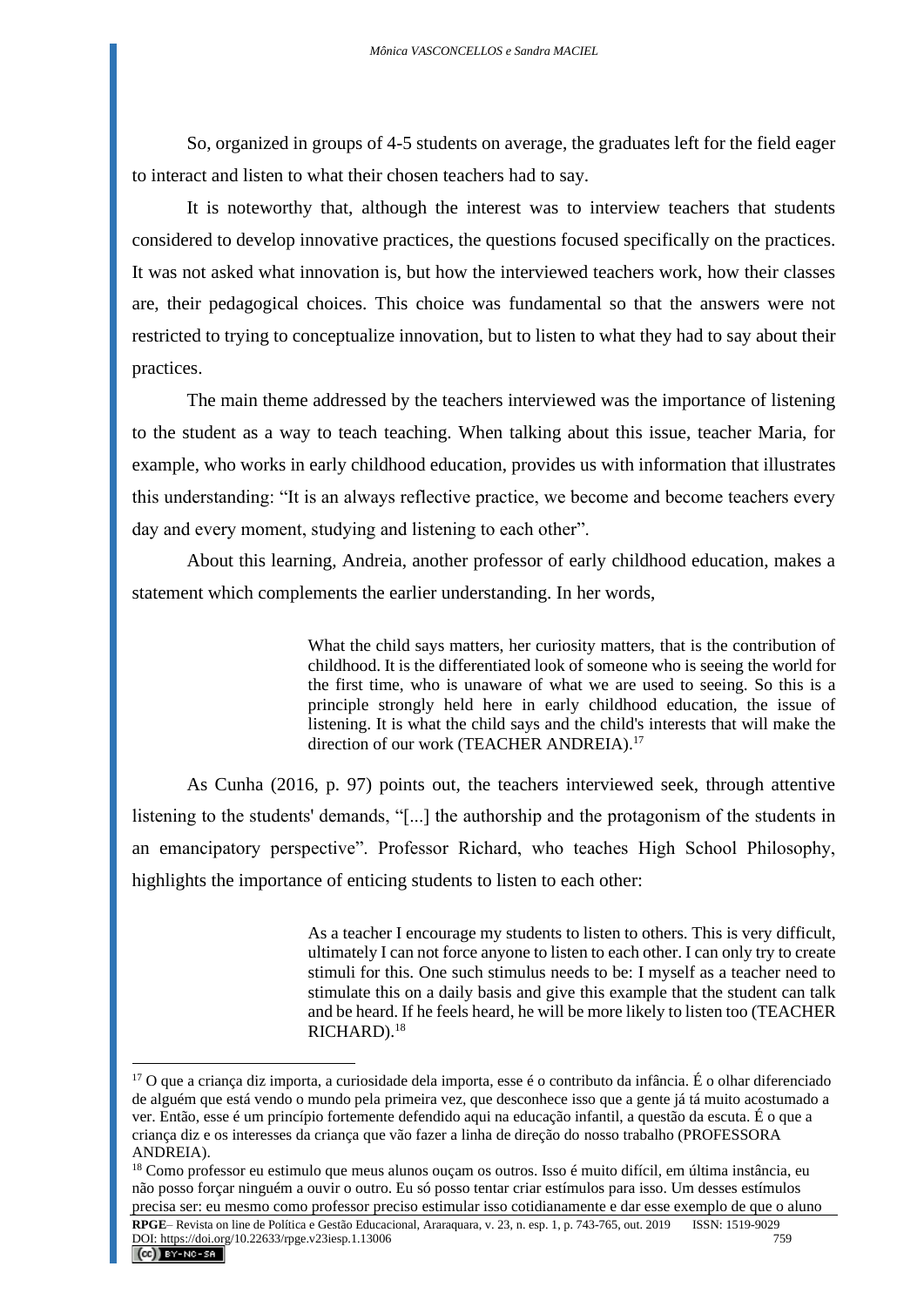We cannot ensure that the teacher's example is sufficient for a sensitive conduct listening to the other effectively reverberates among the students. In any case, we agree with the interviewed teachers' understanding about the relevance of this subject and warn that we consider urgent the adoption of practices that cause ruptures with the predominance of talking to the other, due to the development of processes that envision listening to the listening of the other.

In this regard, Freire (1996) adds:

If, in fact, the dream that animates us is democratic and supportive, it is not speaking to others, from top to bottom, above all, as if we were the bearers of the truth to be transmitted to others, that we have learned to listen, but it is by listening that We learned to hurt with them. Only those who listen patiently and critically to the other talk to him  $(1996, p. 43).$ <sup>19</sup>

For Paulo Freire, listening to the student is a necessary learning for teaching and, although we do not have a school trajectory predominantly guided by this approach "[...] it is not difficult to understand how there are so many qualities that legitimate listening demands from its subject. Qualities that are constituted in the democratic practice of listening" (1996, p. 45).

Listening to our students and making room for them to listen is first and foremost an important part of an exercise that tends to provoke learning about democracy through processes that in themselves can be democratic. However, in everyday life, we have noticed the predominance of the imposition of one way of thinking over another in which, regardless of the defended point of view, there is no interest in listening to anyone who thinks or speaks in a way other than mine (FREIRE, 1996). The problem is that maintaining this stance feeds oppression, silences voices, strengthens social inequalities and injustices, and endangers the construction of a society - and school - project that is intended to be democratic. Thus, such an expensive and relevant topic for any society in our country has been suppressed by conservative rhetoric that

> [...] has sought to spread fear and insecurity through moralizing discourses, as a way to open the way for political conservatism, to explore the possibilities of social and democratic advancement built in the last fifteen years in Brazil

pode falar e ser ouvido. Se ele se sente ouvido, ele vai ficar mais predisposto a ouvir também (PROFESSOR RICHARD).

<sup>&</sup>lt;sup>19</sup> Se, na verdade, o sonho que nos anima é democrático e solidário, não é falando aos outros, de cima para baixo, sobretudo, como se fôssemos os portadores da verdade a ser transmitida aos demais, que aprendemos a escutar, mas é escutando que aprendemos a ferir com eles. Somente quem escuta paciente e criticamente o outro, fala com ele (1996, p. 43).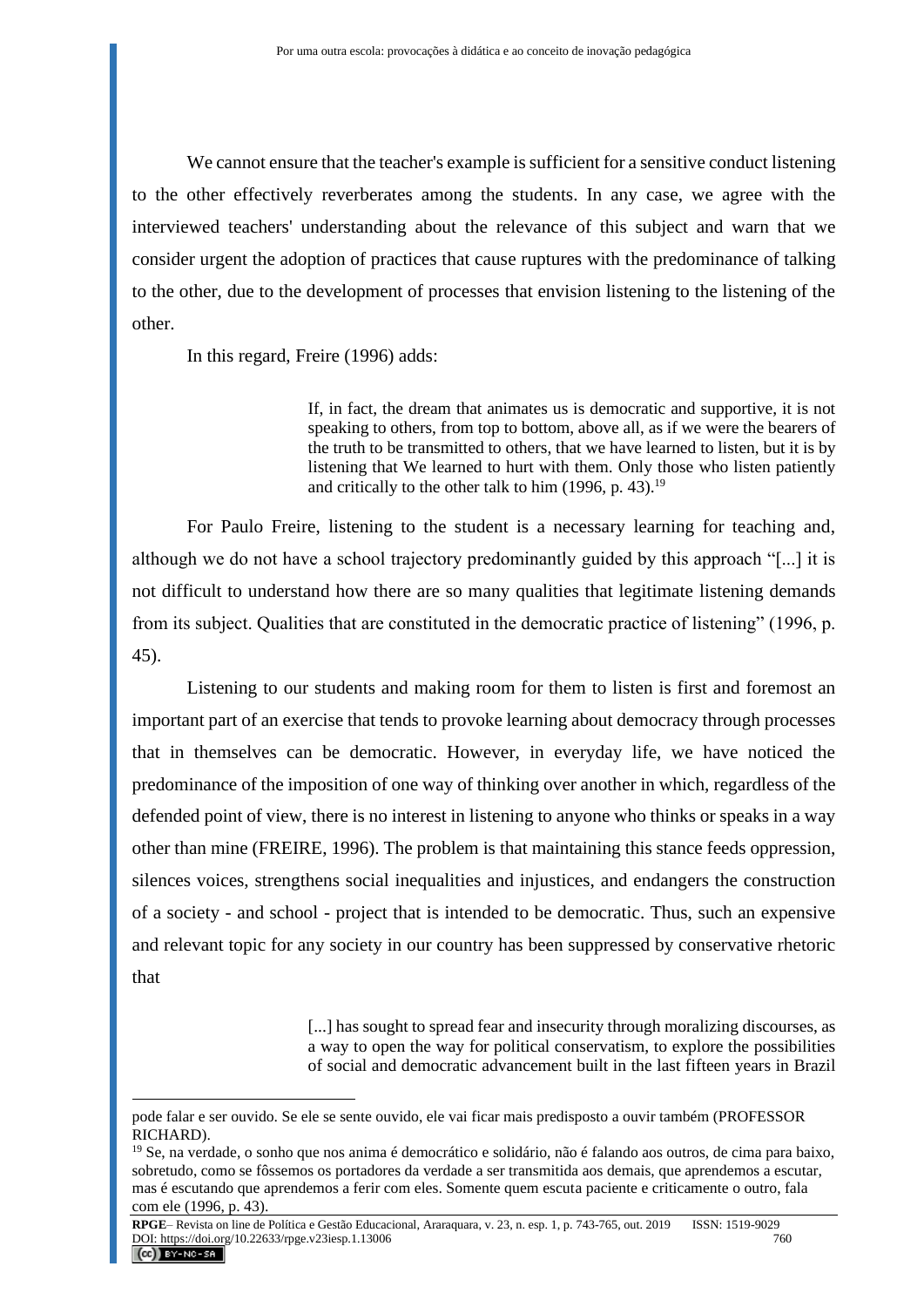#### (MACIEL; JAEHN; VASCONCELLOS 2018, p. 1505).<sup>20</sup>

This attempt at action, through the expansion of conservative discourse, which aims to nullify the critical discussion of classroom space, clashes with the students' desire to understand the complexity of this political moment and the role of the school itself, as stated by the High School History teacher, Augusto:

> What has happened a lot today, for example with this climate of political instability that we live in, is often students come up with questions about how politics works, what democracy is like in practice, what fascism is. Questions of this kind that I think I, the teacher, cannot ignore (TEACHER AUGUSTO).<sup>21</sup>

To develop attitudes committed to respect for the other, recognizing and valuing their singularities, the variation between the times and the knowledge of each other, the teacher of early childhood education, Adriane, emphasizes that school planning is a challenge of contemporaneity, considering The prior organization of the teacher is essential, however, in order to make sense it is necessary to consider that "In everyday life children are conducting our work".

Even though it is a common practice for teachers, the planning and organization of teaching work has still been thought, primarily, from an ideal child far from the real child (FAGUNDES, 2011). For the teachers who were part of our research, it is precisely the proximity with the young people and the children present in the school institutions in which the future teachers will work that it will be possible to establish bonds of affection and dialogue that encourage us to perceive the different nuances that emerge in the classroom.

As stated by Fino (2008, p. 5) "[...] pedagogical innovation can only be put in terms of change and transformation", it is not a technology that matters or something that can be quantified in terms of pedagogical effectiveness. What the teachers interviewed show in their speeches is that, beyond a matter of method or didactic planning, pedagogical innovation goes through teaching autonomy, dialogicity, creativity and listening to the other.

## **Final considerations**

 $^{20}$  [...] tem buscado espalhar o medo e a insegurança através de discursos moralizantes, como forma de abrir caminho para o conservadorismo político, devassar as possibilidades de avanço social e democrático, construídas nos últimos quinze anos, no Brasil (MACIEL; JAEHN; VASCONCELLOS 2018, p. 1505).

<sup>&</sup>lt;sup>21</sup> O que tem acontecido muito atualmente, por exemplo com esse clima de instabilidade política que a gente vive é, muitas vezes, os alunos chegarem com questões sobre como funciona a política, como é a democracia na prática, o que é fascismo. Questões desse tipo que eu acho que eu, professor, não tenho como ignorar (PROFESSOR AUGUSTO).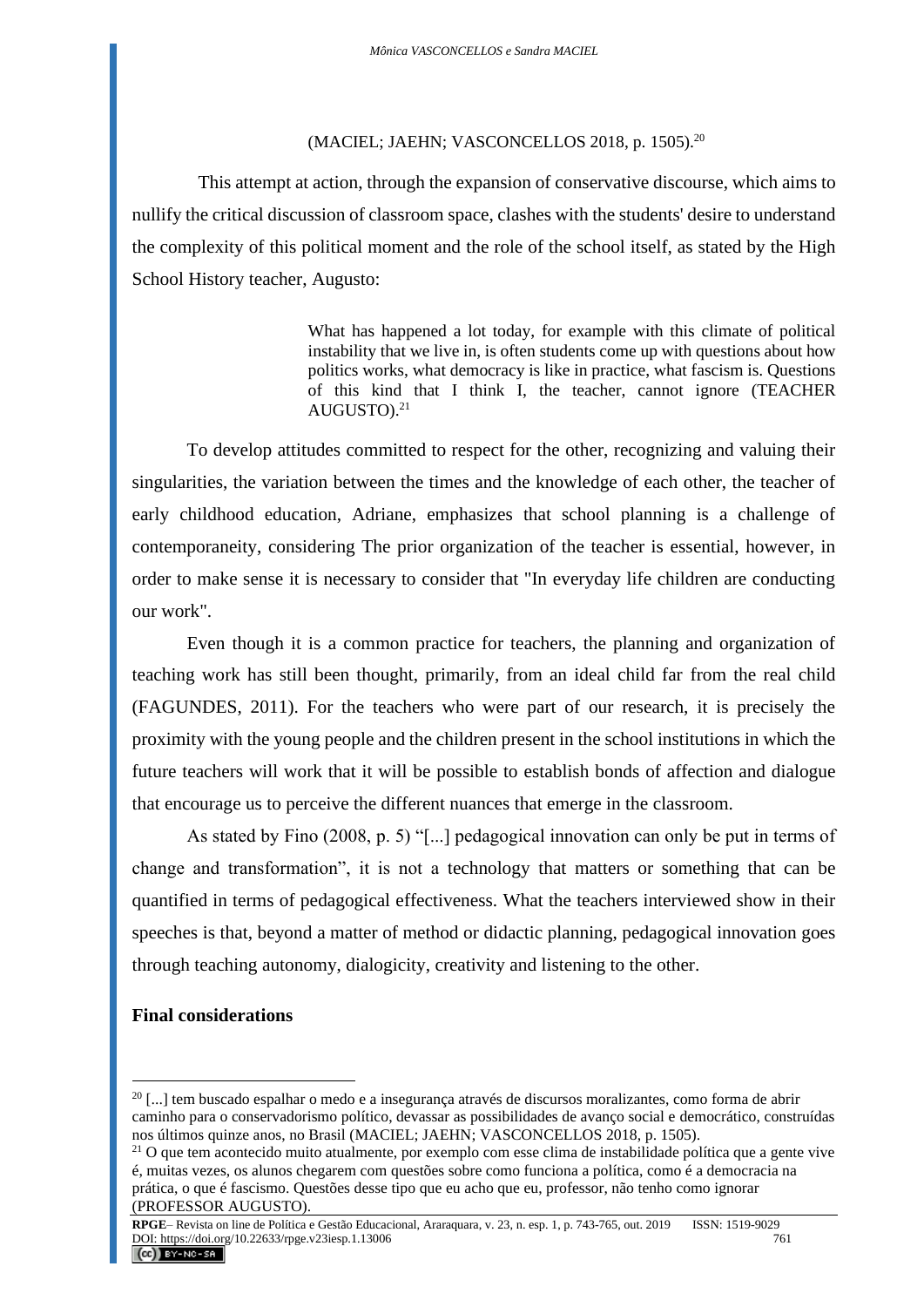Approaching the space of the elementary school has been a constant demand from undergraduates, who claim that the teacher training course has not been able to prepare them to teach, in part because of the distance between the real school and what they learn about school at the university. Discussions that are in keeping with this perspective have instigated us and provoked us to review and change our practices as teacher trainers, responsible for the Didactics discipline, at the UFF College of Education, as explained in the body of the text.

The processes and results of this work prompted us to revisit the material produced by the undergraduates, under the focus of the literature that discusses pedagogical innovation. This movement occurred due to the fact that, in our Formar Research group, as well as in the group of teachers that constitutes the International Observatory of Inclusion, Interculturality and Pedagogical Innovation, this concept has been widely studied (FINO, 2008; CUNHA, 2016; among others).

Thus, inspired by the clarifications of these scholars, we focus on the material produced, in order to identify elements that point to innovative pedagogical perspectives, from the perspective of undergraduates and teachers of basic education.

Through individual records and interviews with teachers of basic education, raised by the field class called (re) approximation with the school, we identified elements of the investigated pedagogical practices that reveal the attempt by teachers to cause discontinuities of a traditional teaching practice and overcome the mere transmission of knowledge in the classroom space. The materials produced also express, even on a small scale, the assumption of schools that have sought to prioritize aspects such as listening to others, affectivity, teacher autonomy, dialogicity, commitment and creativity.

For the students, the contact with teachers of the elementary school was a unique opportunity to exchange ideas, reflection and dialogue within the future professional space.

It is highlighted in this text that the search for an innovative pedagogical practice essentially involves the political and social recognition that the school is the main locus of teacher education and the urgency to reflect collectively - university and school - on other forms of thinking and doing school, but also about other ways of thinking and doing teacher education.

#### **REFERENCES**

BRASIL. Ministério da Educação. **Censo do Ensino Superior 2017**. Disponível em: [http://portal.mec.gov.br/docman/setembro-2018-pdf/97041-apresentac-a-o-censo-superior-u](http://portal.mec.gov.br/docman/setembro-2018-pdf/97041-apresentac-a-o-censo-superior-u-ltimo/file)[ltimo/file.](http://portal.mec.gov.br/docman/setembro-2018-pdf/97041-apresentac-a-o-censo-superior-u-ltimo/file) Acesso em: 22 mar. 2019.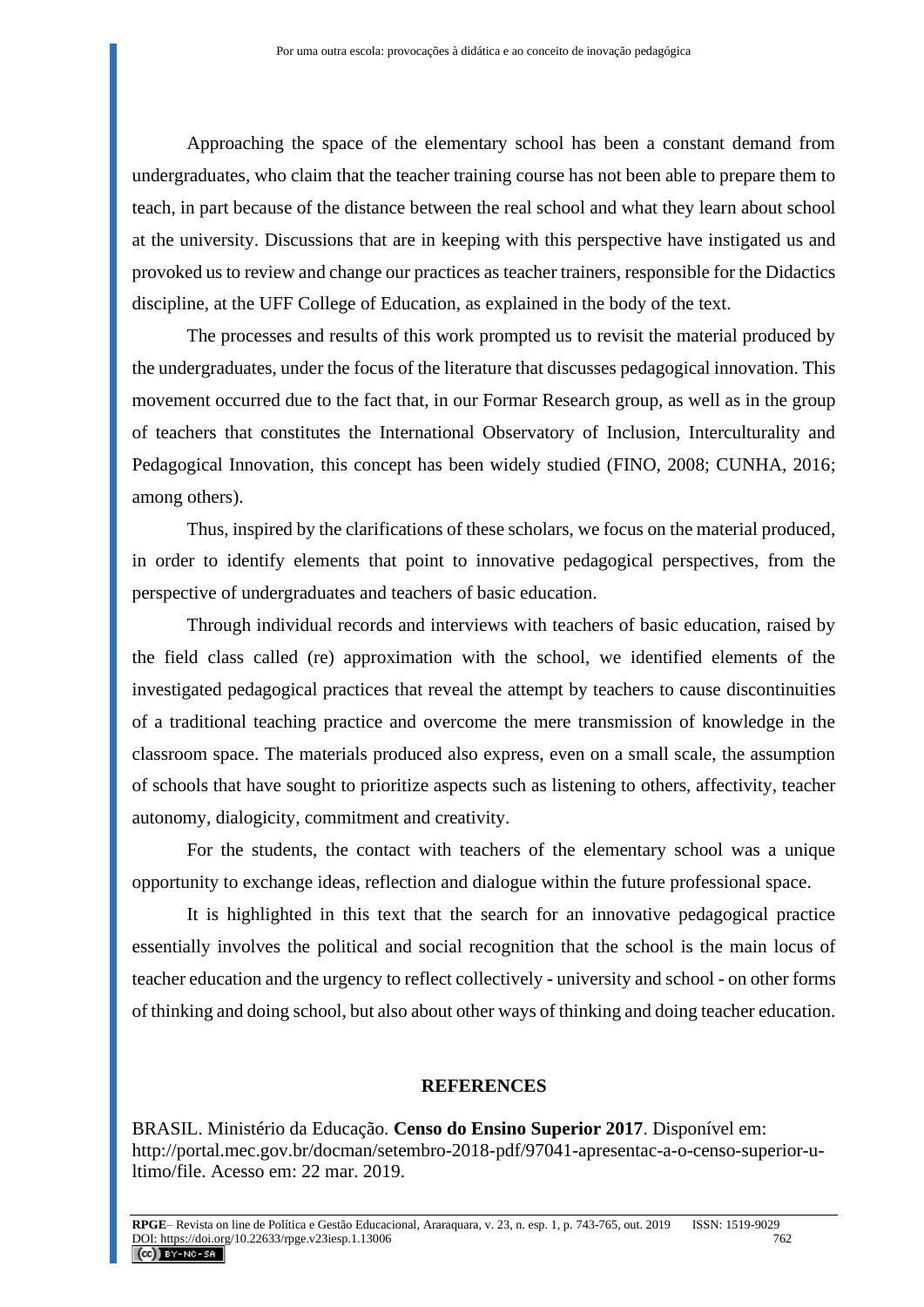CANDAU, V. **Didática crítica intercultural:** aproximações. Petrópolis, RJ: Vozes, 2012.

CRUZ, G. B. da; CAMPELO, T. Parceria universidade-escola básica e a aprendizagem da docência: contribuições da relação entre os professores supervisores do PIBID e os licenciandos bolsistas. **Formação Docente**, Belo Horizonte, v. 09, n. 15, ago./dez., 2016. Disponível em: [http://formacaodocente.autenticaeditora.com.br](http://formacaodocente.autenticaeditora.com.br/) . Acesso em: 14 maio 2019.

CRUZ, G.; OLIVEIRA, A. T. de C. C. de; NASCIMENTO, M. das G. C. de A. **Ensino de Didática: entre ressignificações e possibilidades**. Curitiba: CRV, 2017.

CUNHA, M. I. Inovações na educação superior: impactos na prática pedagógica e nos saberes da docência. **Em Aberto**, Brasília, v. 29, n. 97, 2016, p. 97-101.

DOMINICK, R.; VASCONCELLOS, M.; ALVES *et al.* Ensino de Didática: entre ressignificações e possibilidades na FEUFF. In: CRUZ, G.; OLIVEIRA, A. T. de C. C. de; NASCIMENTO, M. das G. C. de A. **Ensino de Didática: entre ressignificações e possibilidades.** Curitiba: CRV, 2017.

FAGUNDES, T. B. **A pesquisa docente:** sobre o conceito de professor pesquisador na formação inicial de agentes de letramento. 2011. 157f. Dissertação (Mestrado em Educação) – Faculdade de Educação, Universidade do Estado do Rio de Janeiro, Rio de Janeiro, 2011. Disponível em: [http://proped.pro.br/teses/teses\\_pdf/2009\\_1-571-ME.pdf](http://proped.pro.br/teses/teses_pdf/2009_1-571-ME.pdf) Acesso em: 16 maio 2019.

FINO, C. N. Inovação Pedagógica: Significado e Campo de (Investigação). In Alice Mendonça & António V. Bento (Orgs.). **Educação em Tempo de Mudança** (pp. 277-287). Funchal: Grafimadeira, 2008. Disponível em: [http://www3.uma.pt/carlosfino/publicacoes/Investigacao\\_e\\_inovacao.pdf](http://www3.uma.pt/carlosfino/publicacoes/Investigacao_e_inovacao.pdf).

FREIRE, P. **Pedagogia da Autonomia**: saberes necessários à prática educativa. São Paulo: Paz e Terra, 1996.

GATTI, B. Educação, escola e formação de professores: políticas e impasses. **Educar em Revista**, Curitiba, Brasil, n. 50, p. 51-67, out./dez. 2013. Editora UFPR.

GAUTHIER, C. *et al*. **Por uma teoria da pedagogia**: pesquisas contemporâneas sobre o saber docente. Ijuí: Ed. UNIJUÍ, 1998. 480p.

HERNÁNDEZ, F., VENTURA, M. **A organização do currículo por projetos de trabalho.**  Porto Alegre: Artmed, 1998.

LÜDKE, M.; ANDRÉ, M. E. D. A. **Pesquisa em educação:** abordagens qualitativas. 8. ed. São Paulo: EPU, 2004.

MINAYO, M. C. de S. (Org.). **Pesquisa Social:** teoria, método e criatividade. Petrópolis, RJ: Vozes, 2003.

MACIEL, S.; JAEHN, L.; VASCONCELLOS, M. Precisamos falar de gênero: por uma educação democrática. **Revista Ibero-Americana de Estudos em Educação**, v. 13, p. 1503- 1517, 2018. Disponível em: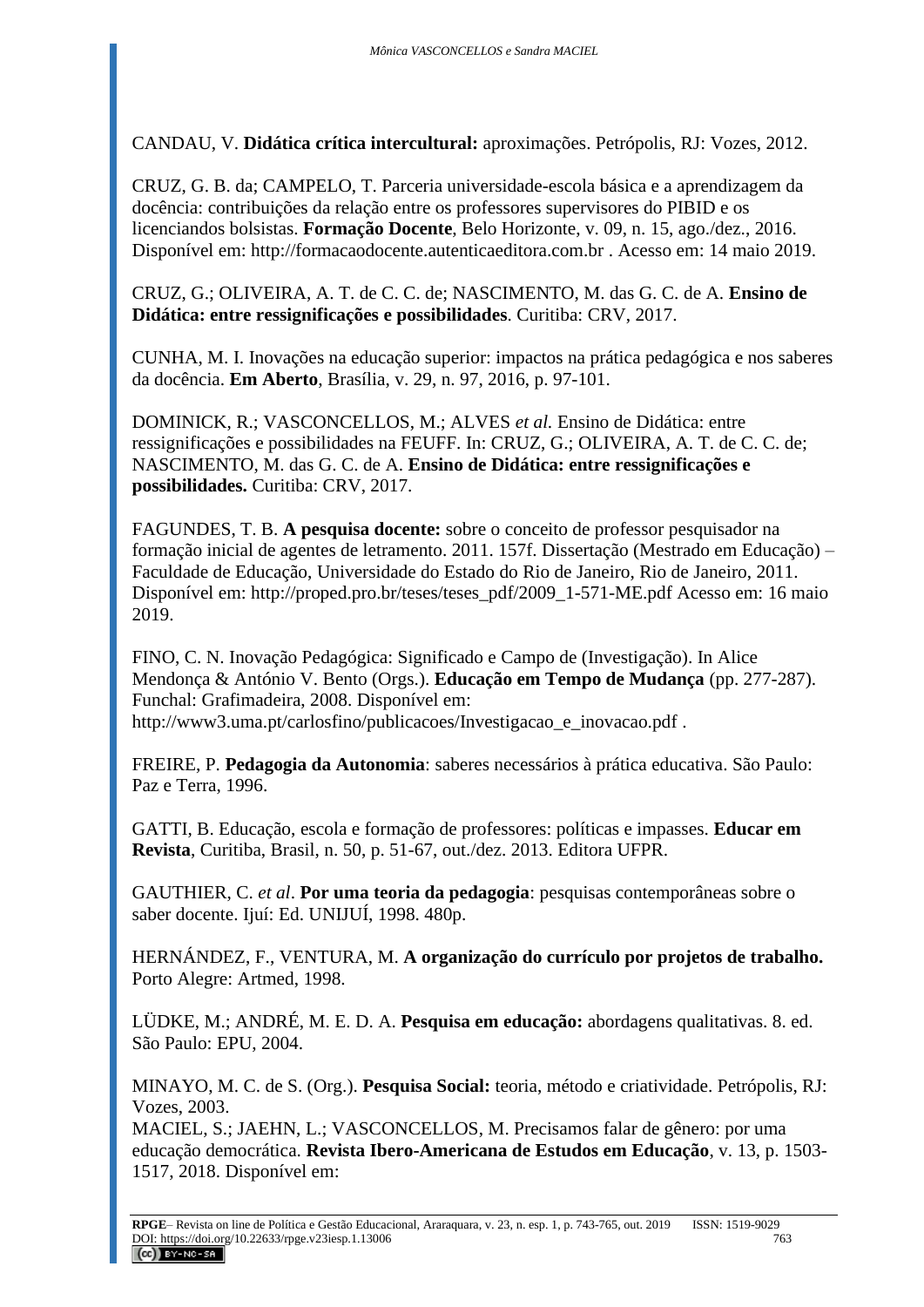<https://periodicos.fclar.unesp.br/iberoamericana/article/view/11657/7602> . Acesso em: 14 maio 2019.

MIZUKAMI, M. da G. N. Analisando a função social da escola: a inserção do pedagogo na vida escolar durante o primeiro ano de curso. In: SILVA, A. M. M. *et. al.* (Orgs.). **Políticas educacionais, tecnologias e formação do educador:** repercussões sobre a didática e as práticas de ensino. Recife: ENDIPE, 2006. p. 65-81.

NITERÓI. Universidade Federal Fluminense. **Resolução n<sup>o</sup>616, de 2018**. Estabelece a Base Comum para os Cursos de Licenciatura da UFF. Disponível em: http://www.uff.br/sites/default/files/sites/default/files/imagens-das-noticias/20.\_015-2018\_- \_resoluaeo\_616-17\_base\_comum\_licenciaturas.pdf. Acesso em: 17 maio 2019.

NOVOA, A. Os professores: um "novo" objecto da investigação educacional?. In: NOVOA, A. (Org.). **Vidas de professores**. 2. ed. Porto: Porto Editora, 1999. p. 13-30.

NÓVOA, A. **Os professores: um novo objeto de investigação educacional?** In: NÓVOA, A. (Org.). Vidas de professores. 2. ed. Porto: Porto Editora, 2015. p. 13-30.

PERRENOUD, P. O trabalho sobre o *habitus* na formação de professores: análise das práticas e tomada de consciência. In: PERRENOUD, P. *et.al*. (Orgs.). **Formando professores profissionais:** Quais estratégias? Quais competências? Porto Alegre: Artmed Editora, 2001. p. 161-184.

SHULMAN, L. Knowledge and teaching: foundations of the new reform. **Harvard Educational Review**, n. 1, p. 1-22, February 1987.

SHULMAN, L., GROSSMAN, P. L., WILSON, S. M. Teachers of substance: subject matter knowledge for teaching. In: REYNOLDS, M. C. (Org.). **Knowledge base for the beginning teacher.** New York: Pergamon Press, 1989. p. 23- 36.

TARDIF, M. **Saberes docentes e formação profissional.** 5. ed. Petrópolis, RJ: Vozes, 2014. 325p.

TERRIEN, J. O saber social da prática docente. **Educação & Sociedade**, Campinas, n. 46, p. 408-418, dez. 1993.

VASCONCELLOS, M.; SANTIAGO, M. C. D. Grupo de Pesquisa Formar: Inovação ou reinvenção de saberes? **Revista Educação e Fronteiras**, Dourados/MS, v. 8, n. 22, p. 35-46, jan./abr. 2018.

VASCONCELLOS, M.; VILELA, M. Limites e possibilidades da formação inicial para o desenvolvimento de práticas autônomas. **Educar em Revista**, Curitiba, Brasil, n. 63, p. 157- 172, jan./mar. 2017.

VASCONCELLOS, M.; OLIVEIRA, L. F. de; MENEZES, G. L. P. de. Formação superior e opção pelo magistério: quais são as razões apresentadas por alunos das licenciaturas para sua escolha profissional? In: SANTIAGO, M. C. e AKKARI A. (Orgs) **Formação de professores: perspectivas interculturais**. Rio de Janeiro: Autografia, 2016. p. 35-56.